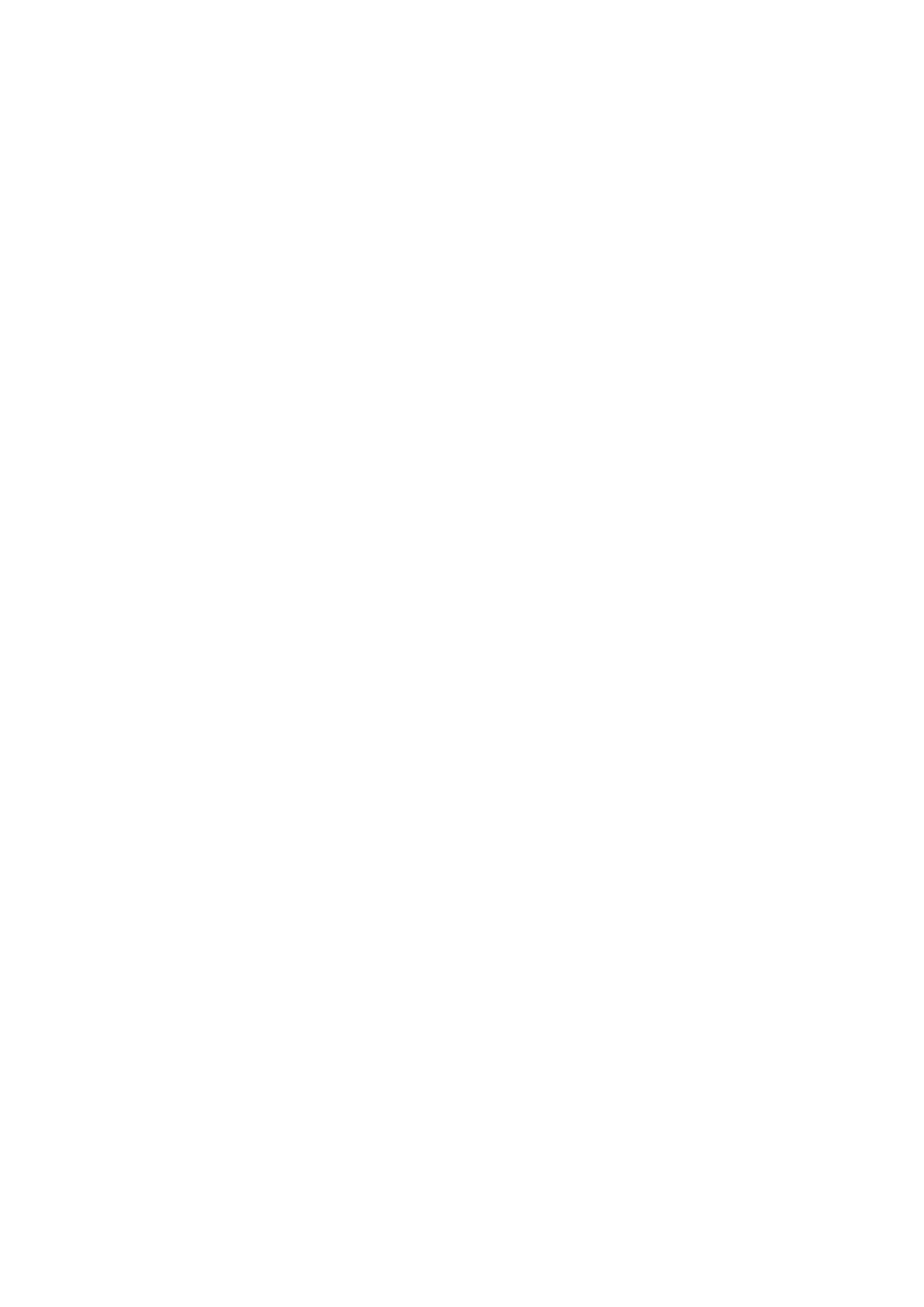# Mobility and Family in Transnational Space

Edited by

Marzia Grassi and Tatiana Ferreira

Cambridge **Scholars** Publishing

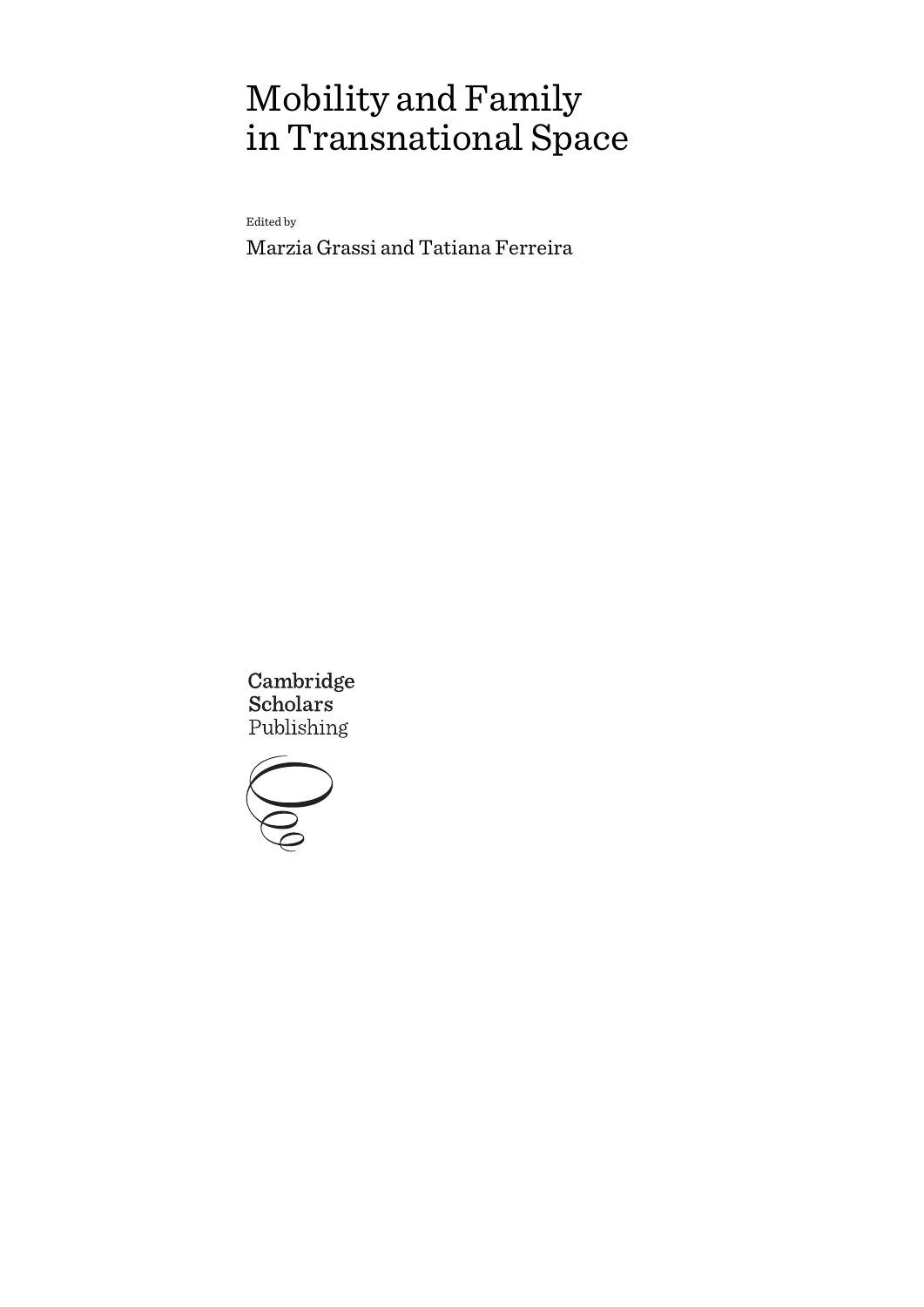Mobility and Family in Transnational Space

Edited by Marzia Grassi and Tatiana Ferreira

This book first published 2016

Cambridge Scholars Publishing

Lady Stephenson Library, Newcastle upon Tyne, NE6 2PA, UK

British Library Cataloguing in Publication Data A catalogue record for this book is available from the British Library

Copyright © 2016 by Marzia Grassi, Tatiana Ferreira and contributors

All rights for this book reserved. No part of this book may be reproduced, stored in a retrieval system, or transmitted, in any form or by any means, electronic, mechanical, photocopying, recording or otherwise, without the prior permission of the copyright owner.

ISBN (10): 1-4438-8601-7 ISBN (13): 978-1-4438-8601-7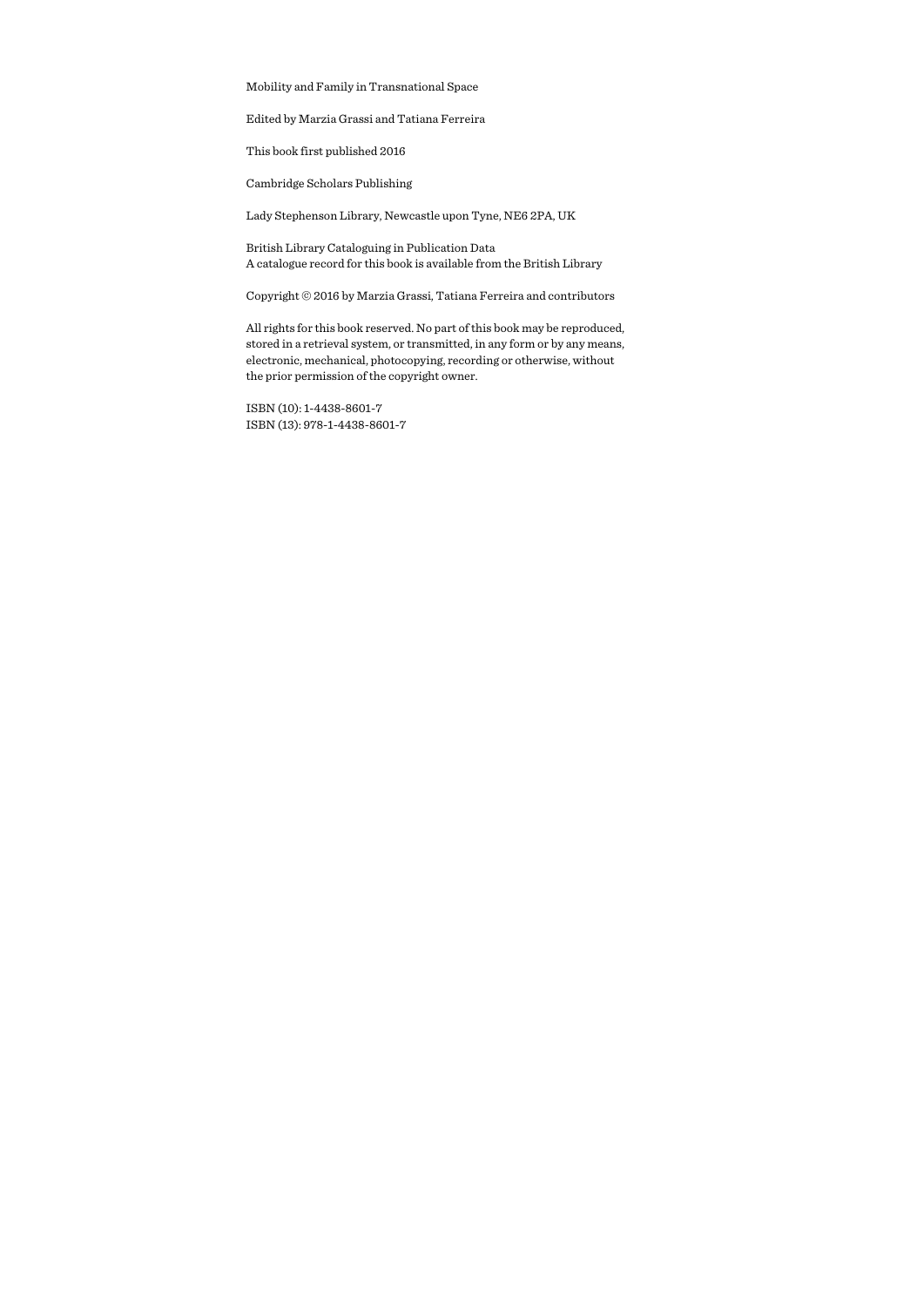## TABLE OF CONTENTS

| Marzia Grassi |  |
|---------------|--|

### **Part I: Mobility and couple relationships**

*Leisy J. Abrego* 

| Transnationalism and Conjugality: The Angola/Portugal Case<br>Marzia Grassi                                                                                                         |
|-------------------------------------------------------------------------------------------------------------------------------------------------------------------------------------|
| Illegalization and Social Inequality in the Regulation of Marriage<br>and Migration Control in Portugal<br>Marianna Bacci Tamburlini                                                |
| Day to Day Life of Transnational Couples<br>Tatiana Ferreira                                                                                                                        |
| 79<br>Marriage and Migration in Portugal: Exploring Trends and Patterns<br>of Divorce in Exogamous and Endogamous Couples<br>Ana Cristina Ferreira, Madalena Ramos and Sofia Gaspar |
| Part II: Kinship and care                                                                                                                                                           |
| Transnational Mothers and Development: Experiences of Salvadoran<br>Migrants in the United States                                                                                   |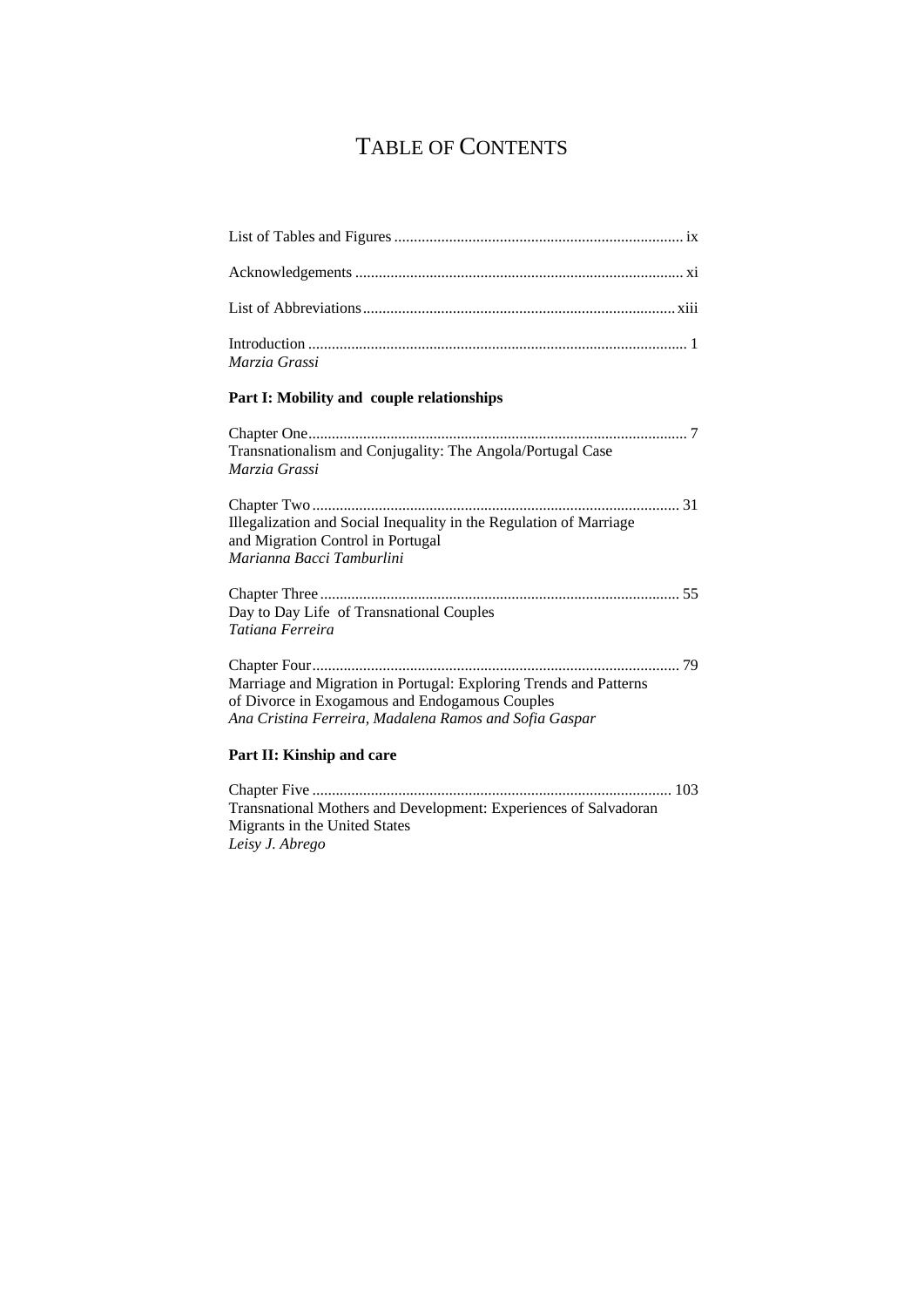vi Table of Contents

| <b>Intergenerational Solidarity in Transnational Space:</b><br>The Case of Elderly Parents Left Behind in Lithuania<br>Margarita Gedvilaitè-Kordusiené                                                                                |  |
|---------------------------------------------------------------------------------------------------------------------------------------------------------------------------------------------------------------------------------------|--|
| Parenting from afar: Parental Arrangements After Migration-<br>The Angola/Portugal Case<br>Luena Marinho                                                                                                                              |  |
| Migrations, Women and Kinship Networks in the Western Indian Ocean:<br>A Comparative Perspective<br>Francesca Declich                                                                                                                 |  |
| Part III: Gender and generations across borders                                                                                                                                                                                       |  |
| Veracruz Migrants Travelling North: Transnationalism from Internal<br>and International Migrations in Mexico<br>Blanca D. Vásquez Delgado                                                                                             |  |
| Courageous Women Crossing the Eastern Border between Mexico<br>and the United States<br>Teresa Cueva-Luna                                                                                                                             |  |
| A Gender Approach in Brain Drain: The New Labor Precariousness<br>of Highly Skilled Portuguese Women<br>Maria de Lourdes Machado-Taylor, Rui Gomes, João Teixeira Lopes,<br>Luísa Cerdeira and Henrique Vaz                           |  |
| A Metaphorical Representation of the Children of Cape Verdean<br>Immigrants' Transition to Adulthood: An Analysis of the Plot Structure<br>and Character Constellation in the Feature Film Até Ver a Luz (2013)<br>Rosemarie Albrecht |  |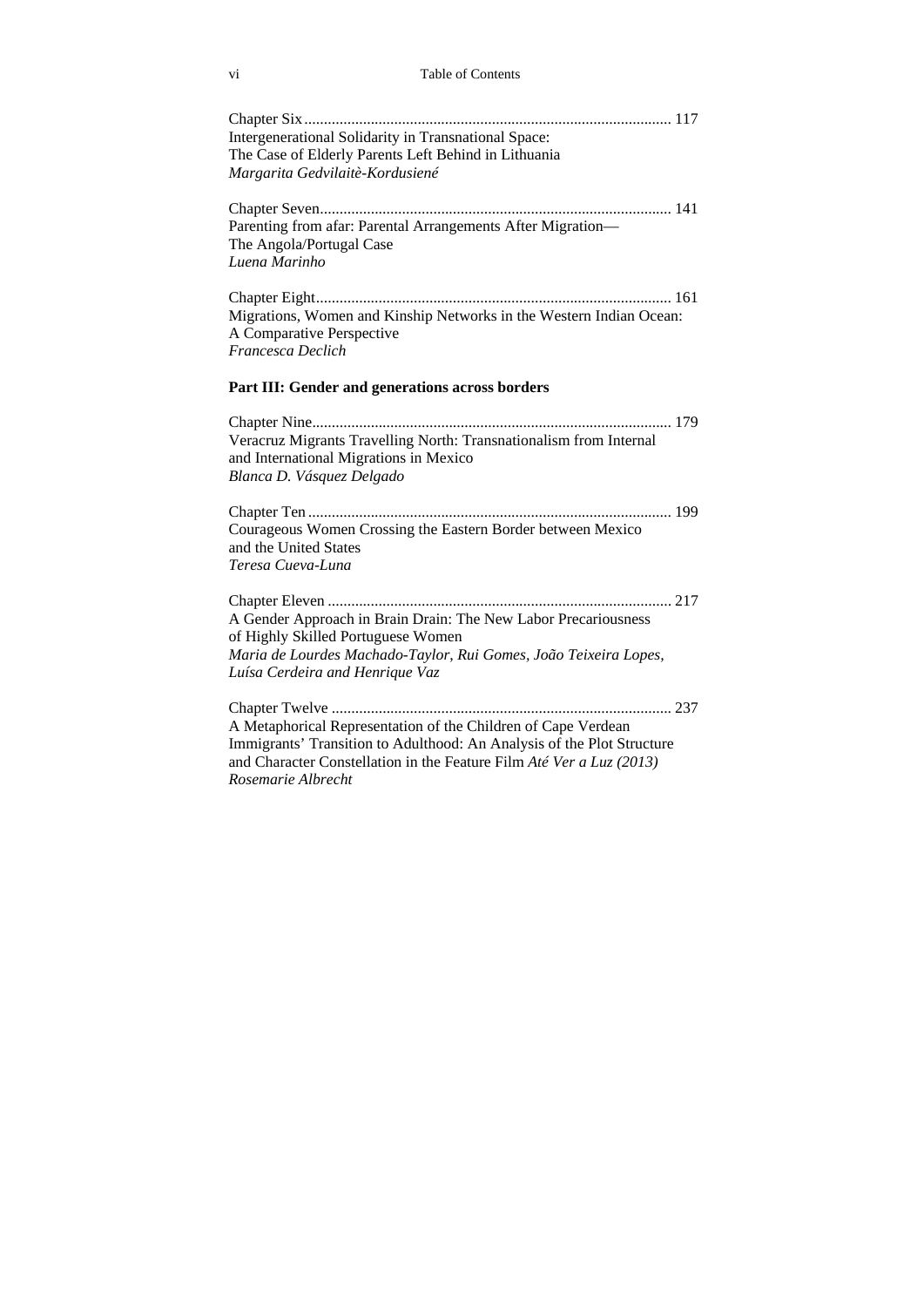| Mobility and Family in Transnational Space                                                                                                                                       | vii |
|----------------------------------------------------------------------------------------------------------------------------------------------------------------------------------|-----|
| The Individualization of Kinship Ties in a Transnational Context:<br>Bahian-Capoeira Collectivities and Afro-Venezuelan Religious Groups<br>Roger Canals and Theodora Lefkaditou |     |
|                                                                                                                                                                                  |     |
|                                                                                                                                                                                  |     |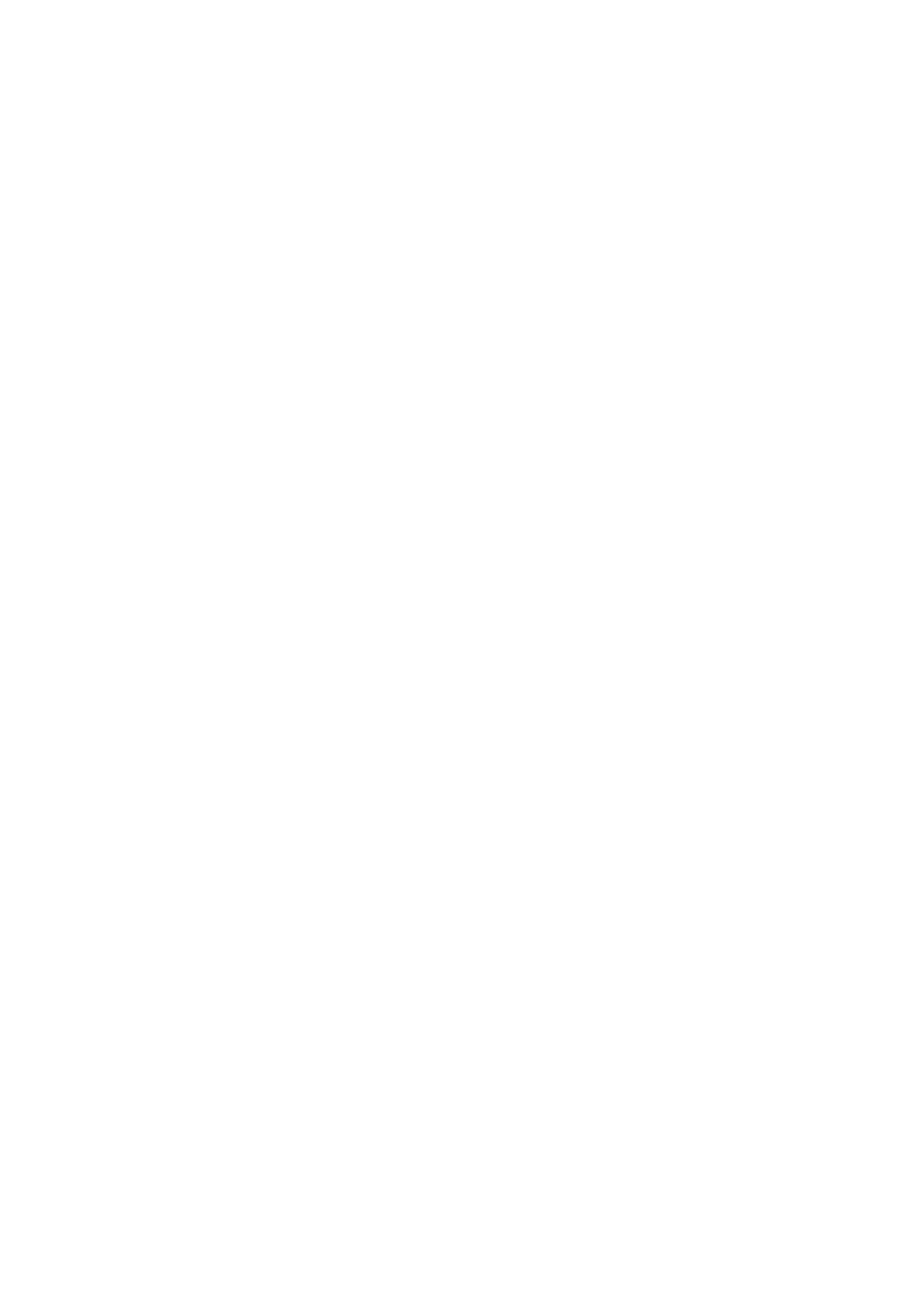## LIST OF TABLES AND FIGURES

#### **Tables**

- Table 1.1: Evolution of legally resident Angolans in Portugal by gender (2000-2012)
- Table 1.2: Portuguese flows by main destinations
- Table 1.3: Socio economic characteristics
- Table 1.4: Representations and feelings
- Table 1.5: What is home for you?
- Table 1.6: The place of Home
- Table 3.1: Main day to day differences after migration
- Table 3.2: Performance of domestic tasks
- Table 6.1: Significant Predictors of Frequent Virtual Contacts for Men and Women
- Table 6.2: Significant Predictors of Very Good Evaluation of Relationships for Men and Women
- Table 6.3: Significant Predictors of Frequently Received Emotional Support.
- Table 6.4: Significant Predictors of Frequently Provided Emotional Support.
- Table 6.5: Significant Predictors of Received Financial Support
- Table 6.6: Significant Predictors of Provided Financial Support by Women
- Table 7.1: Frequency of contacts between migrant parents and their child
- Table 7.2: Means used to communicate with the family
- Table 9.1: Acuña´s household characteristic
- Table 9.2: Period of immigration to Acuña (*veracruzano* households)
- Table 9.3: Immigrant household heads (*veracruzano*)
- Table 10.1: Migrant women sent back by U.S. immigration authorities, classified according to their travel situation and household status. Frontera Norte de México, 1995 and 2010
- Table 10.2: Migrant women sent back by U.S. immigration authorities.
- Table 10.3: Locating the interview subject at a point on her journey
- Table 10.4: A statement of resilience among women traveling north-south
- Table 10.5: Age groups among women traveling north-south
- Table 11.1: Country of residence, by academic qualifications and gender (%)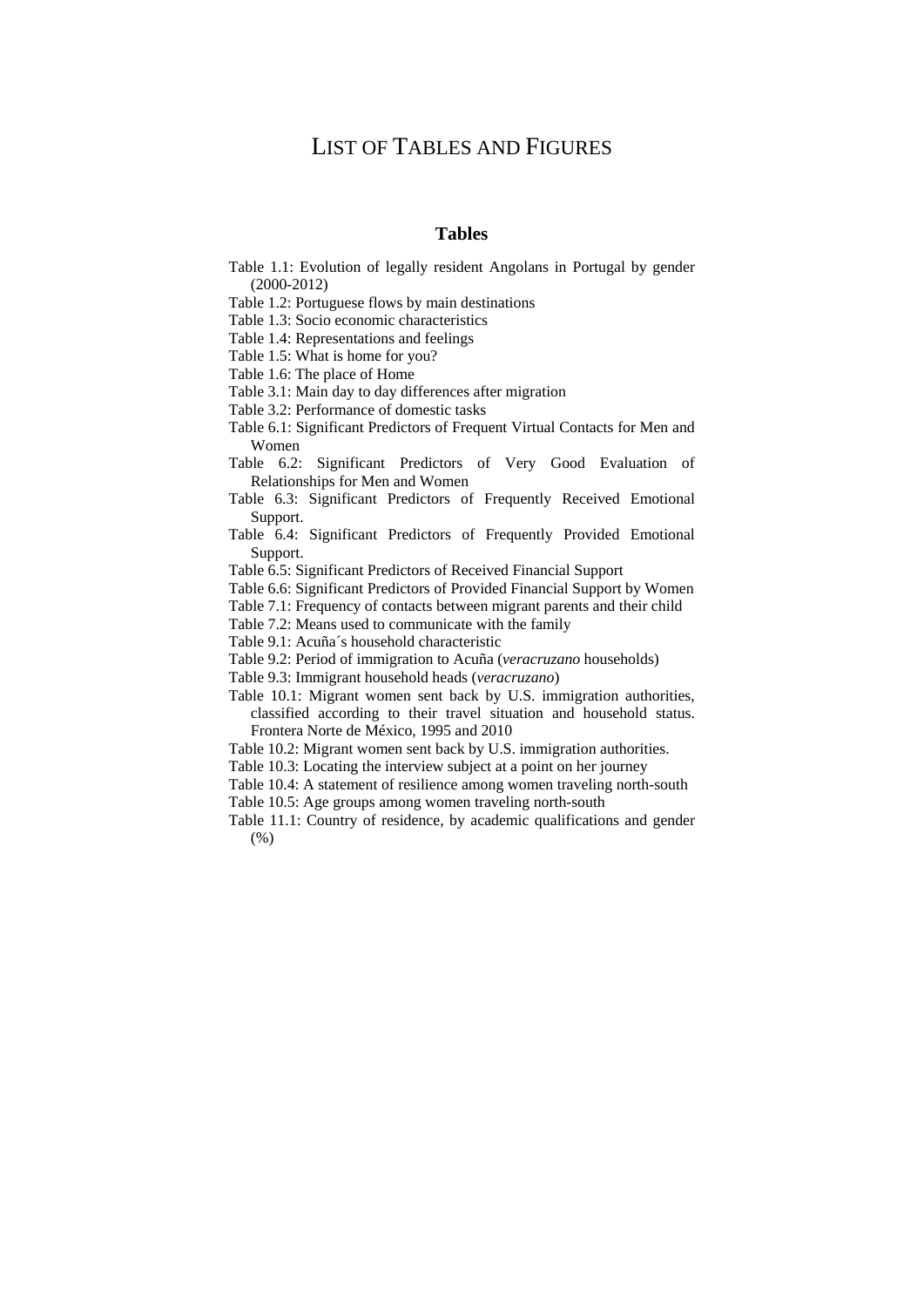## **Figures**

- Figure 1.1: Time of Migration
- Figure 1.2: Social Networks
- Figure 1.3: What makes you feel at home in Angola?
- Figure 4.1: Legal foreign residents in Portugal by nationality (2000 to 2014)
- Figure 4.2: Non-Catholic marriages (1960 to 2013)
- Figure 4.3: Average age of Portuguese divorcees (1995, 2001, 2010, and 2013)
- Figure 4.4: Average age of divorce (1995, 2001, 2011, and 2013)
- Figure 4.5: Catholic and civil marriages (1995, 2001, 2011, and 2013)
- Figure 4.6: Work situation (1995 to 2013): Portuguese; Work situation (1995 to 2013): Foreign
- Figure 4.7: Occupational status (1995-2013)
- Figure 4.8: Types of divorce
- Figure 9.1: History of mobility from birthplace in Veracruz
- Figure 9.2: *Veracruzanos*: international migration from Acuña
- Figure 11.1: Breakdown of Responding Emigrants by Academic Qualifications (%)
- Figure 11.2: Degree areas by gender (%)
- Figure 11.3: Emigration Reasons by gender (%)
- Figure 11.4: Type of connections by gender (%)
- Figure 11.5: Employment situation by gender
- Figure 11.6: Satisfaction and Happiness by gender
- Figure 12.1: Até Ver a Luz*.* Prod.: Elena Tatti. D.: *Basil da Cunha. CH 2013. TC: 00:13:55*
- Figure 12.2: *Character Constellation of* Até Ver a Luz*. Prod.: Elena Tatti. D.: Basil da Cunha. CH 2013.*
- Figure 12.3: *Até Ver a Luz. 2013. TC: 01:07:04.*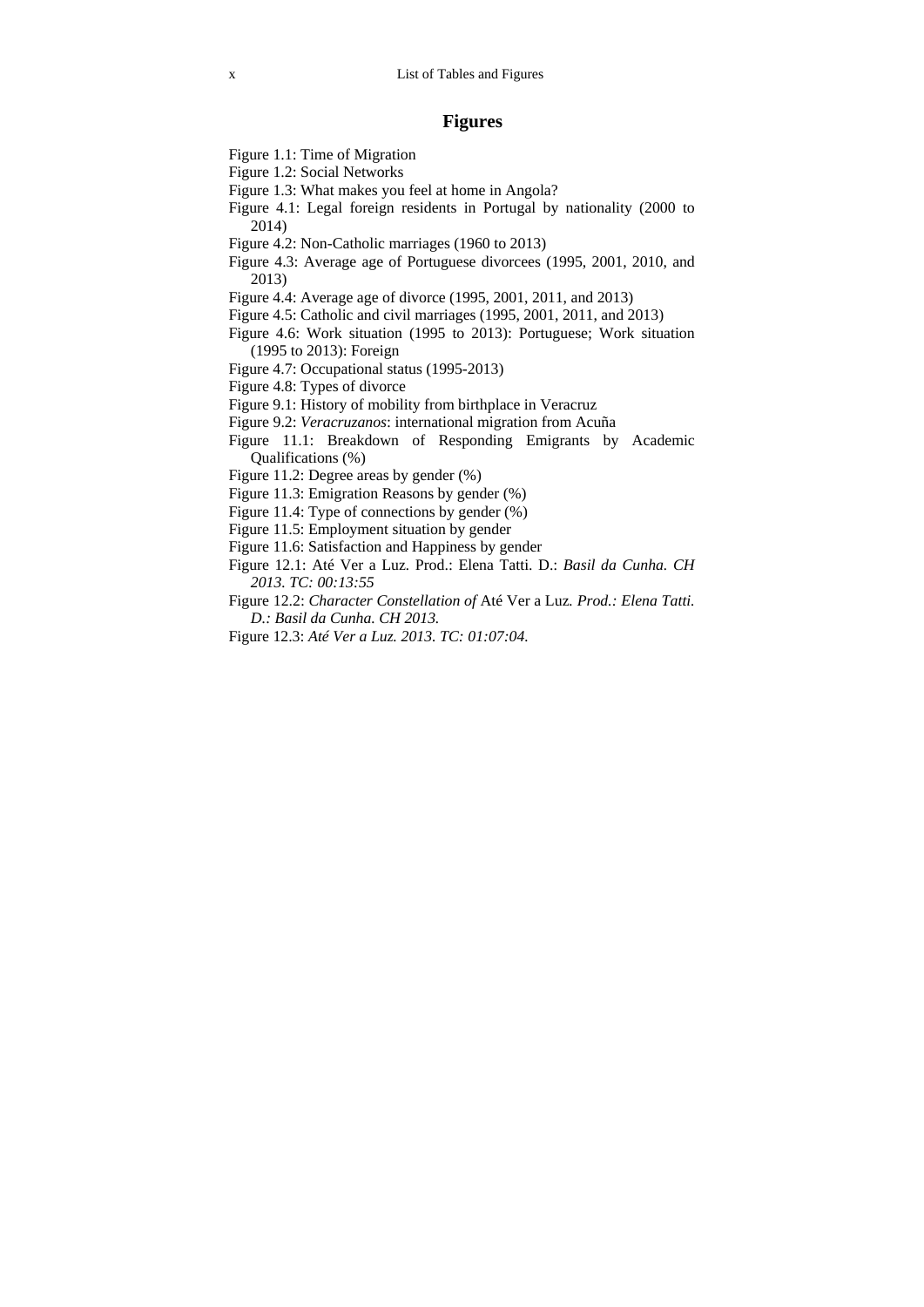## ACKNOWLEDGEMENTS

We would like to acknowledge all the authors for their enthusiasm and encouragement in producing this volume. Many thanks to Cambridge Scholar Publishers, who offered us their technical support and experience in editing skills; to our University (Institute of Social Sciences, University of Lisbon—ICS-ULisboa, *Instituto de Ciências Sociais, Universidade de Lisboa*) for its help in the success of the International Conference "Places and Belongings: gender and family relations in transnational space" between 19 and 20 February 2015, in Lisbon, which resides at the core of this volume, and to our contributors.

The editors of this book have chosen to refer to "we" at the beginning, since the task of editing such a considerable book cannot be due to the labor of only one, but to a team of hard-working researchers. We would like to especially thank John Huffstot whose proofreading work has been a vital component in the production of this book.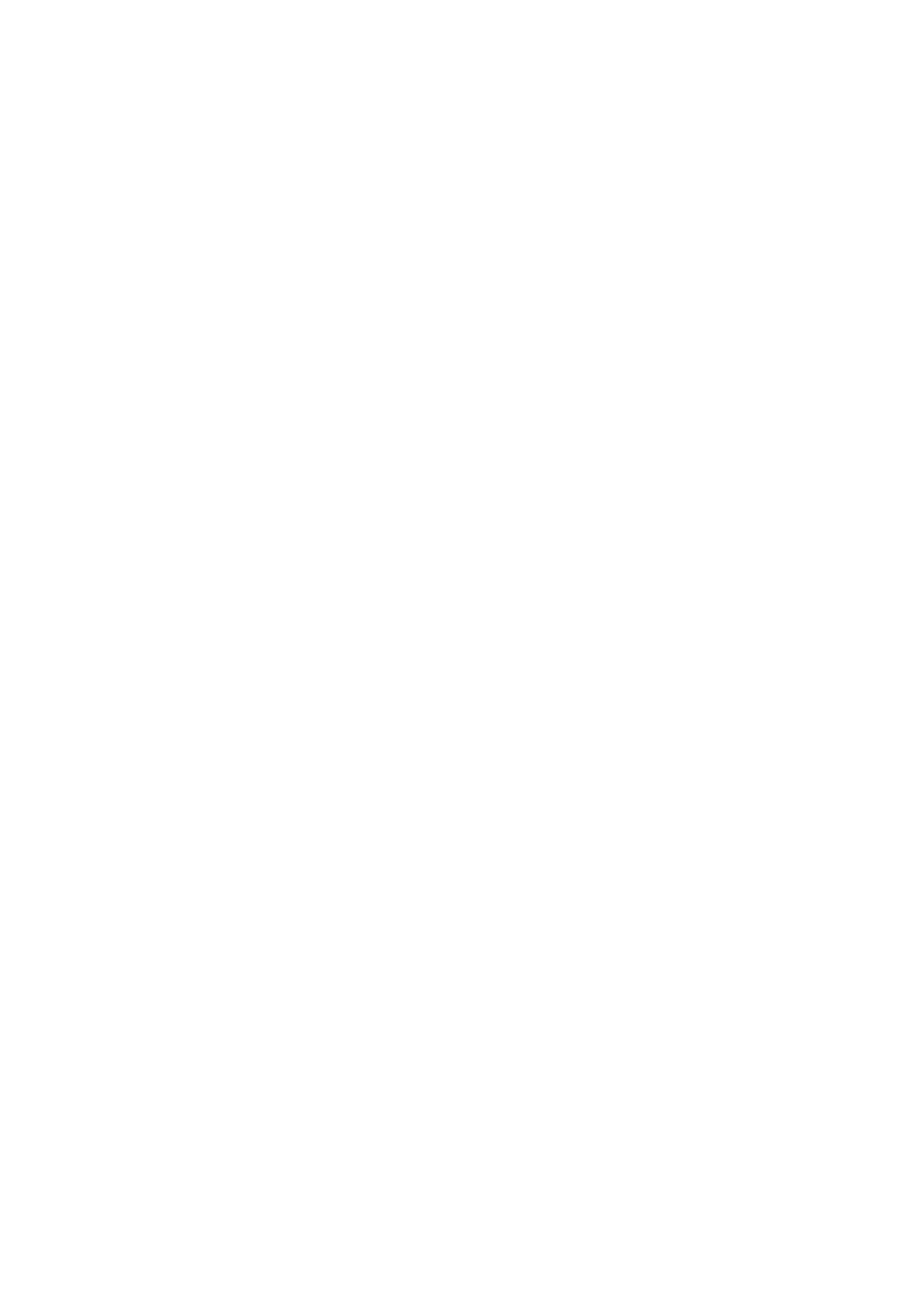## LIST OF ABBREVIATIONS

| Alto Comissariado para as Migrações (Portuguese                        |  |  |
|------------------------------------------------------------------------|--|--|
| <b>High Commission for Migration</b> )                                 |  |  |
| Central American Free Trade Agreement with the<br><b>United States</b> |  |  |
| Dirección General de Estadística y Censos                              |  |  |
| <b>European Commission</b>                                             |  |  |
| <b>European Economic Community</b>                                     |  |  |
| Encuesta sobre Migración en las Fronteras Norte y                      |  |  |
| Sur de México                                                          |  |  |
| <b>European Migration Network</b>                                      |  |  |
| European Union                                                         |  |  |
| Fundação para a Ciência e Tecnologia (Portuguese                       |  |  |
| Foundation for Science and Technology)                                 |  |  |
| Fundo Europeu para a Integração de Nacionais de                        |  |  |
| Países Terceiros (European Fund for the Integration of                 |  |  |
| <b>Third-Country Nationals)</b>                                        |  |  |
| <b>Gross Domestic Product</b>                                          |  |  |
| Gender and Generations Survey                                          |  |  |
| Instituto de Ciências de Sociais, Universidade de                      |  |  |
| Lisboa (Institute of Social Sciences, University of                    |  |  |
| Lisbon)                                                                |  |  |
| Information and Communications Technology                              |  |  |
| Instituto Nacional de Migración (Mexico's National                     |  |  |
| Immigration Institute)                                                 |  |  |
| Instituto Nacional de Estatística (Portuguese National                 |  |  |
| Statistics Institute)                                                  |  |  |
| Immigration Reform and Control Act                                     |  |  |
| Multiple Correspondence Analysis                                       |  |  |
| Movimento Popular de Libertação de Angola (Popular                     |  |  |
| Movement for Liberation of Angola)                                     |  |  |
| Non-Governmental Organization                                          |  |  |
| Organization for Economic Co-operation and                             |  |  |
| Development                                                            |  |  |
| Países Africanos de Língua Oficial Portuguesa                          |  |  |
| (Portuguese-speaking African Countries)                                |  |  |
| Principal Investigator                                                 |  |  |
|                                                                        |  |  |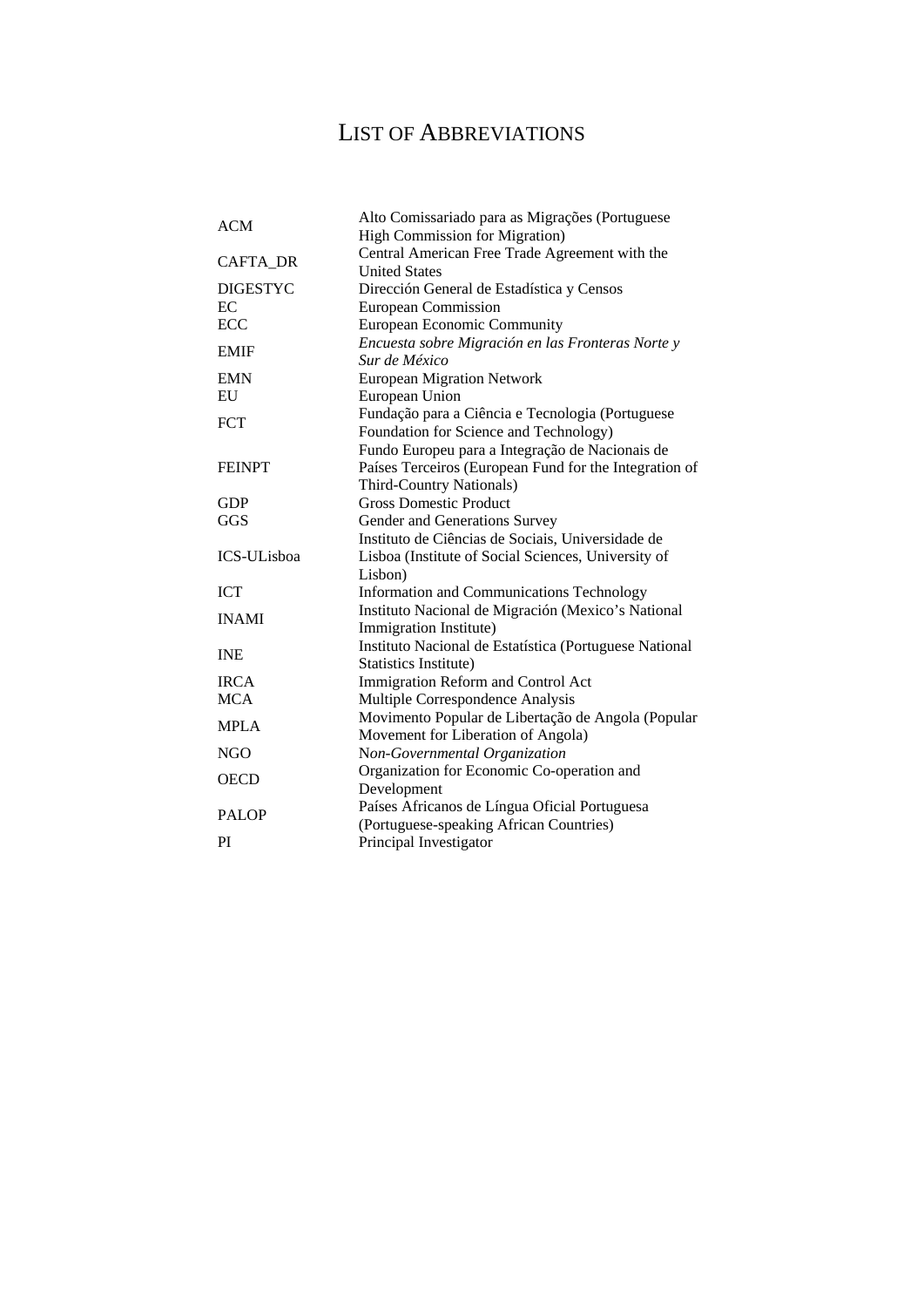| xiv           | List of Abbreviations                                                                                                  |
|---------------|------------------------------------------------------------------------------------------------------------------------|
| <b>SEF</b>    | Serviço de Estrangeiros e Fronteiras (Portuguese)<br>Immigrations and Borders Service)                                 |
| TLM&G         | Transnational Lives, Mobility, and Gender (research)<br>network)                                                       |
| U.K.          | United Kingdom                                                                                                         |
| U.S.          | <b>United States</b>                                                                                                   |
| <b>UNESCO</b> | United Nations Educational Scientific and Cultural<br>Organization                                                     |
| <b>UNITA</b>  | União Nacional para a Independência Total de<br><i>Angola</i> (National Union for the Total Independence of<br>Angola) |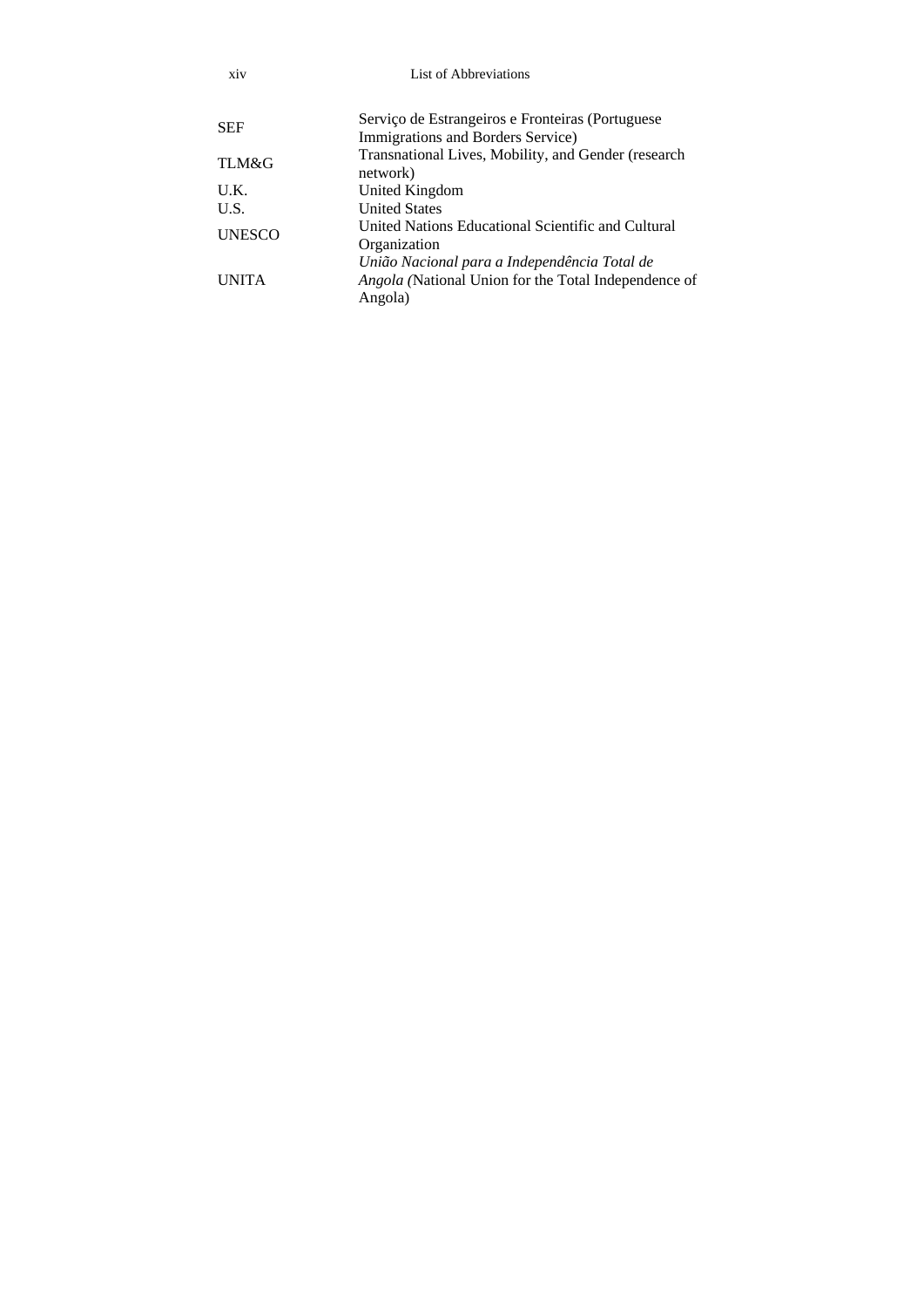## **INTRODUCTION**

## MARZIA GRASSI

The aim of this book "*Mobility and Family Relations in Transnational Space"* is to gather a set of contributions on transnational lives, mobility, and gender studies from different disciplinary perspectives, counting with case studies from European, African, and American countries. In its chapters and with the contribution of scholars who are experts in different geographical contexts we explore the impact of mobility on individuals' lives, considering family and household relationships. Contemporary mobility in transnational spaces modifies families' relationships between individuals—both in sending and in host countries. Taking into account how integration experiences are especially affected by gender representations and reproduced generationally, this book will be an input to transnational migration and family studies, reinforcing the scholarly background in this area. All the contributions offer a renewed theoretical approach on the differentiated conditions in migration access in the origin society as well as a differentiated scope of social inclusion in the host society.

The diversity of authors' background and the geographical contexts of the research will allow a new general understanding of the family in transnational space, considering mobility as a contemporary dynamic for individuals grounded in the developmental model, whose consequences in human life have not yet been deeply studied in the contemporary world. We expect that this book will open new research directions to build a concrete comprehension of contemporary mobility and long distance relationships.

Unquestionably it offers an organized collection of case studies and situations that researchers and advanced students can turn to. Approaching different forms of transnational migration, the contributions will allow reflecting on how much is new about transnationalism today. Obviously there are many parallels with international migrations of the past, but the technology of our days allows migrants to easily maintain ties and close relationships with individuals in the country of origin. Some authors mention that this reduces some of the differences between origin and host country. If this is true it is crucial to ask about the forms taken by human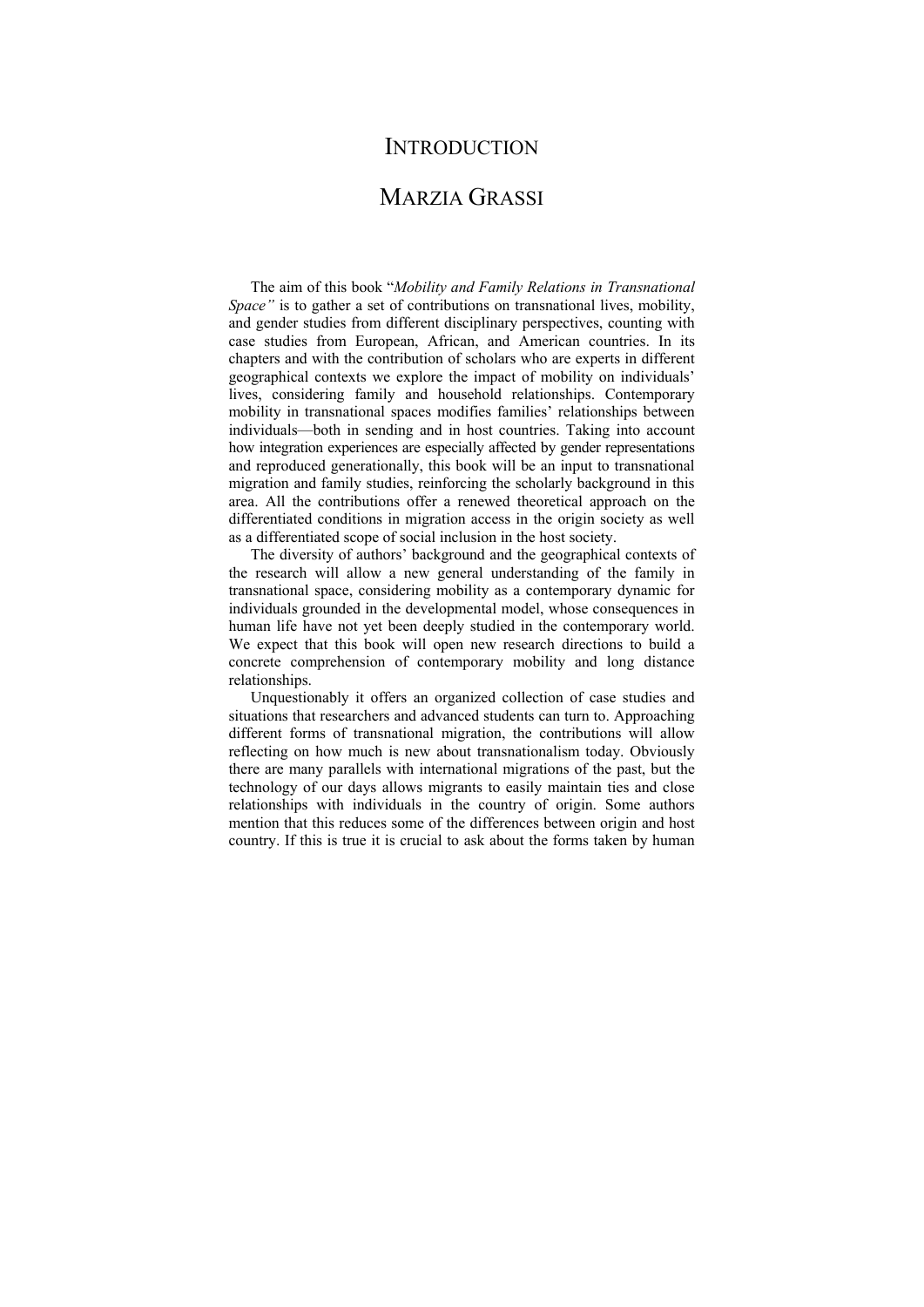relationships when they are managed at a distance. Transnational families are not new but what is certainly revolutionary is the way in which migrant members of a family can stay in touch with those who remained in the home of origin.

This book looks at cross-border relationships and their effects on individuals and institutions like family, conjugality, parenthood, and caring. How does moving to another country affect the workings of intimate relationships? How do children living separated from their parents manage their material well-being and their emotional and psychosocial equilibrium? What kinds of families and intimate relationships are constructed across borders?

Starting from the geographical contribution which crosses three continents, in the 13 chapters that follow themes emerge that are common to all of the contributions, including the importance of organizing care for children and older people, and the interference of child-bearing and parenthood in the equilibrium of the conjugal couple. We can also appreciate gender as a common analytical frame linking all the contributions. Using gender as a general category of analysis for interpreting the social change in relationships across borders allows for better insight into the construction of contemporary human society and its institutions.

This book is divided into three parts, each hosting transnational casestudies from a wide spectrum of contexts. The first part, "Trajectories of couple relationships," focuses mostly on the conjugal dynamics in transnational relationships. We find in Chapters 1, 2, and 3 the case-study output and contributions of the project "Places and Belongings: conjugality between Angola and Portugal" (Grassi 2010-2014).

 The second part, "Kinship and care," is a collection of case studies on transnational care arrangements of children and elderly in transnational families, in four different geographical contexts, Salvador/United States of America (U.S.), Lithuania/Central Europe, Western Indian Ocean, and Angola/Portugal.

The third part, "Gender and generations across borders," presents five different geographical-context case studies exploring the importance of gender and generations in transnational ties and family in the contexts of Mexico/U.S., Cape Verde/Portugal, and Venezuela/Spain/Africa.

All chapters build on papers pertaining to the Project Conference "Places and Belongings: Conjugality between Angola and Portugal" (PTDC/AFR/119149/2010). The project and the conference are part of the Research Group Program of the network Transnational Lives, Mobility and Gender (www.tlnetwork.ics.ul.pt), hosted at the Institute of Social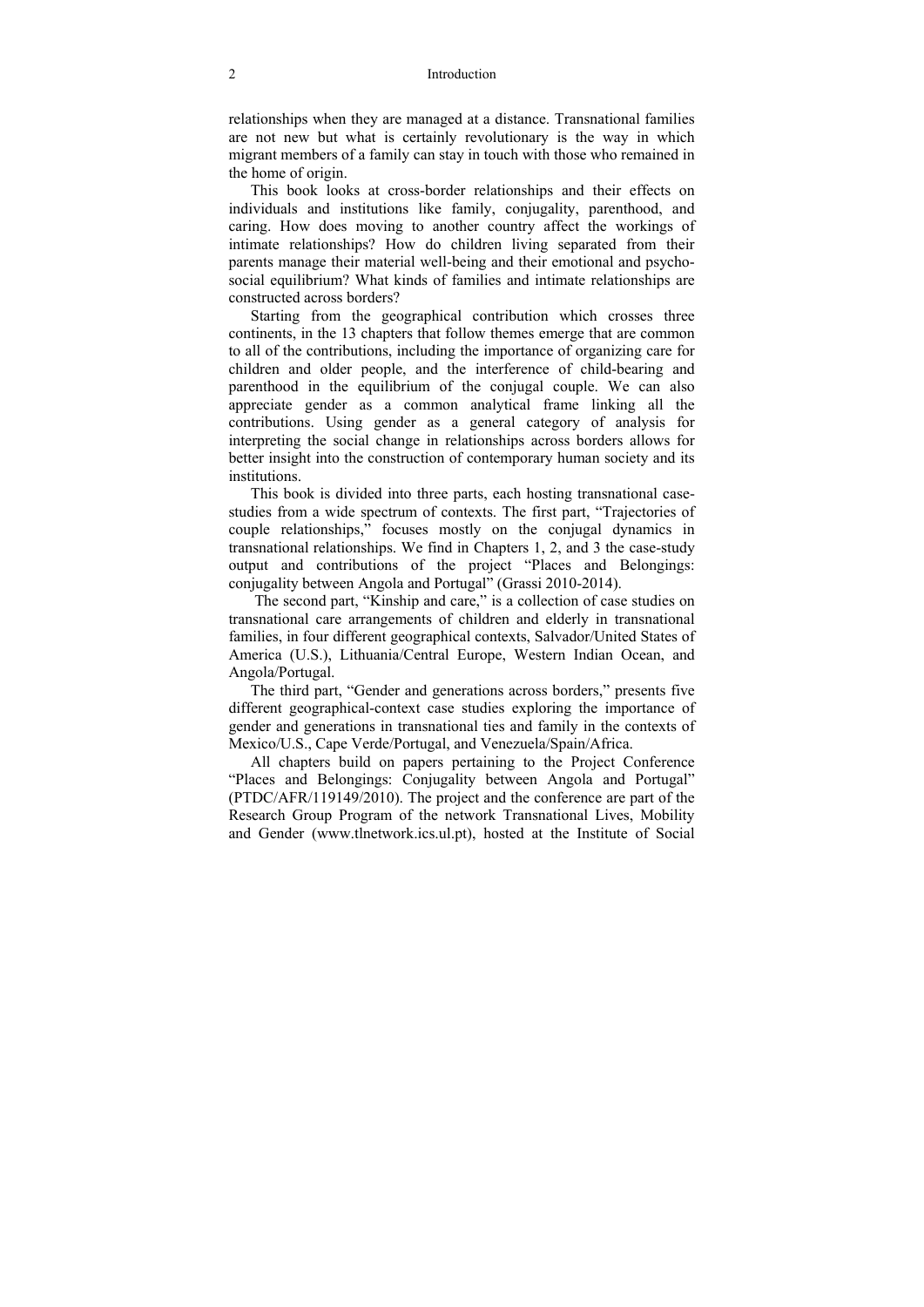Sciences, University of Lisbon (ICS-ULisboa), under my coordination. In recent years the research group has been developing multidisciplinary scientific investigations into the multiple forms of transnational organization of contemporary society in terms of space, time, and movement.

Lisbon, September 2015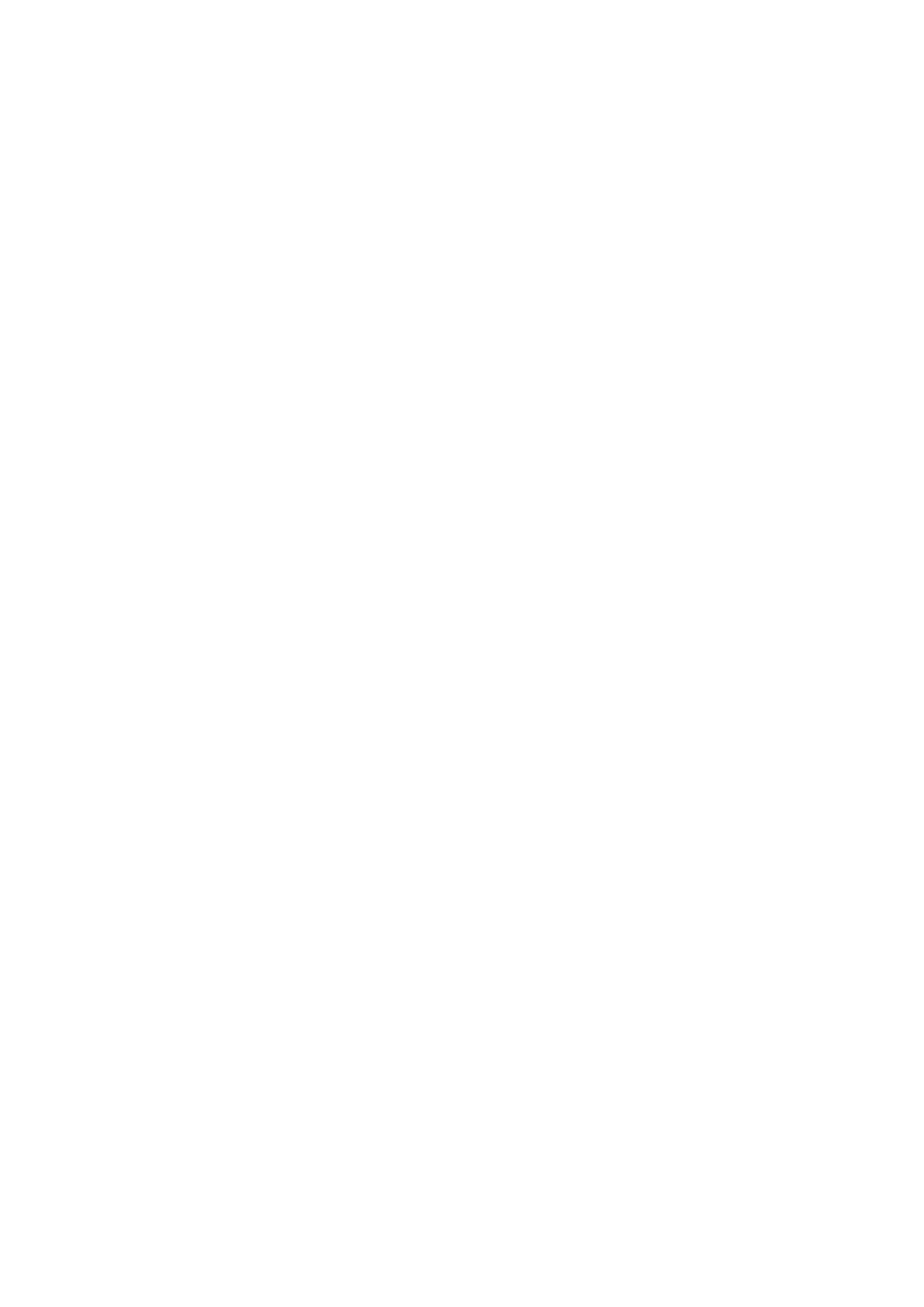## **PART I**

## **MOBILITY AND COUPLE RELATIONSHIPS**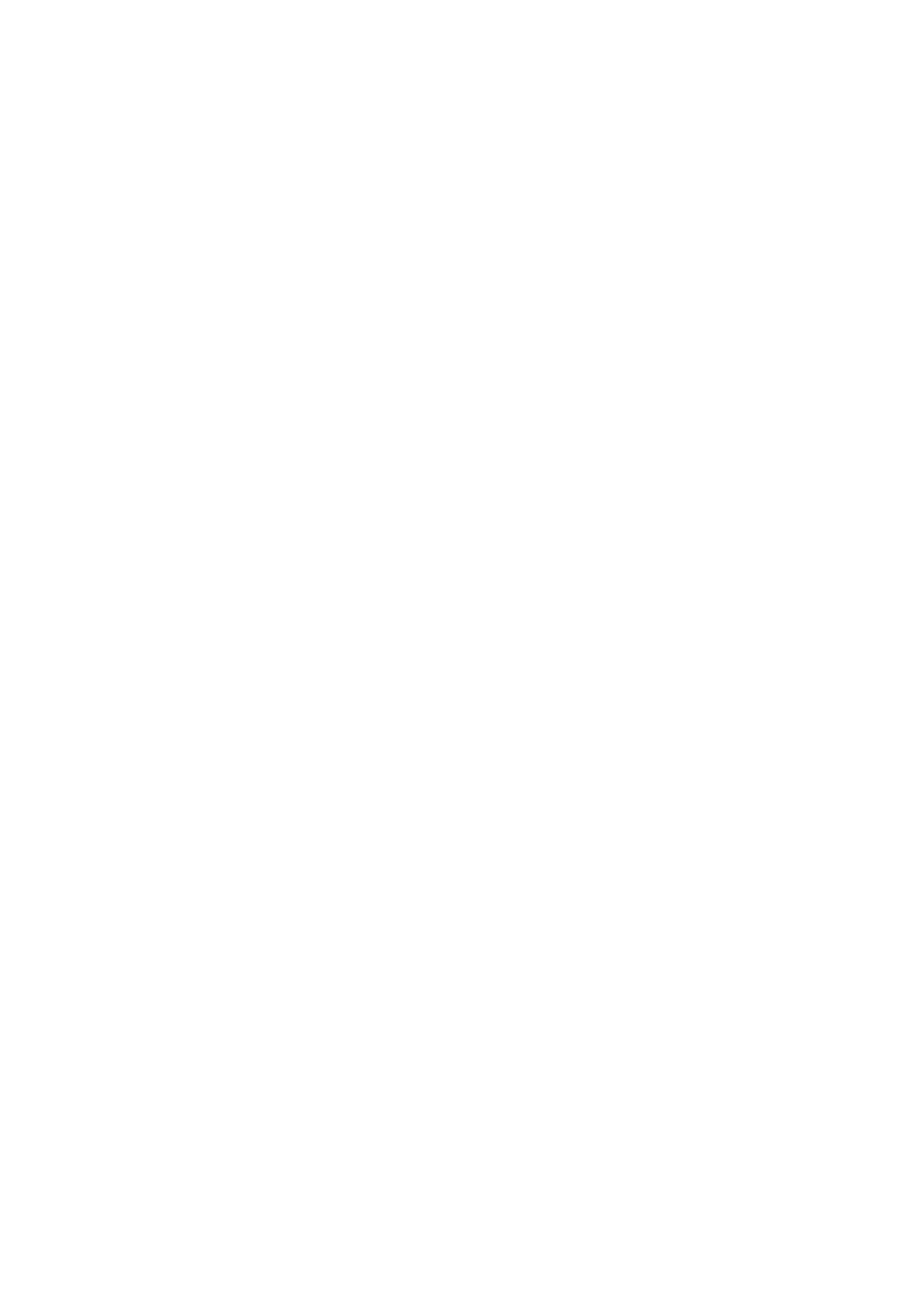## CHAPTER ONE

## TRANSNATIONALISM AND CONJUGALITY. THE ANGOLA/PORTUGAL CASE

## MARZIA GRASSI

#### **Introduction**

This chapter explores the main results of the research project "Places and Belongings: conjugality between Angola and Portugal"<sup>1</sup> which in the context of contemporary studies on families and transnational lives, analyzes the emergence of new forms of conjugality in heterosexual couples who live "apart together" in and between Portugal and Angola.

Based on empirical evidence substantiating a recent upturn in migration flows from Portugal to Angola—which is twice that going in the other direction—this project examines the belief that labor-driven migration is a phenomenon that runs from developing to developed countries.

Furthermore, challenging the use and utility of sociological categories connected to the nation-state, it is to provide support for the alternative transnational approach (Bash, Glick-Schiller, and Szanton-Blanc 1994; Guarnizo and Smith 1998) considering it to be more appropriate for understanding the changes imposed in the conjugal/partner relationships and lives of the migrants.

On the other hand, considering the importance of gender stratification when the domestic space is transnational rather than shared (Lubkemann 2008), is crucial to be aware of how the construction of masculinity is reformulated in the couple when the man migrates to the other country to look for a job. The data gathered capture the repercussions of mobility on

 $\overline{a}$ 

<sup>&</sup>lt;sup>1</sup> The project "Places and Belonging: Conjugality between Angola and Portugal"(PTDC/AFR/119149/2010), Marzia Grassi (coord.) at Institute of Social Sciences, University of Lisbon (ICS-ULisboa) has been funded by Portuguese Foundation for Science and Technology (FCT—*Fundação para a Ciência e Tecnologia*)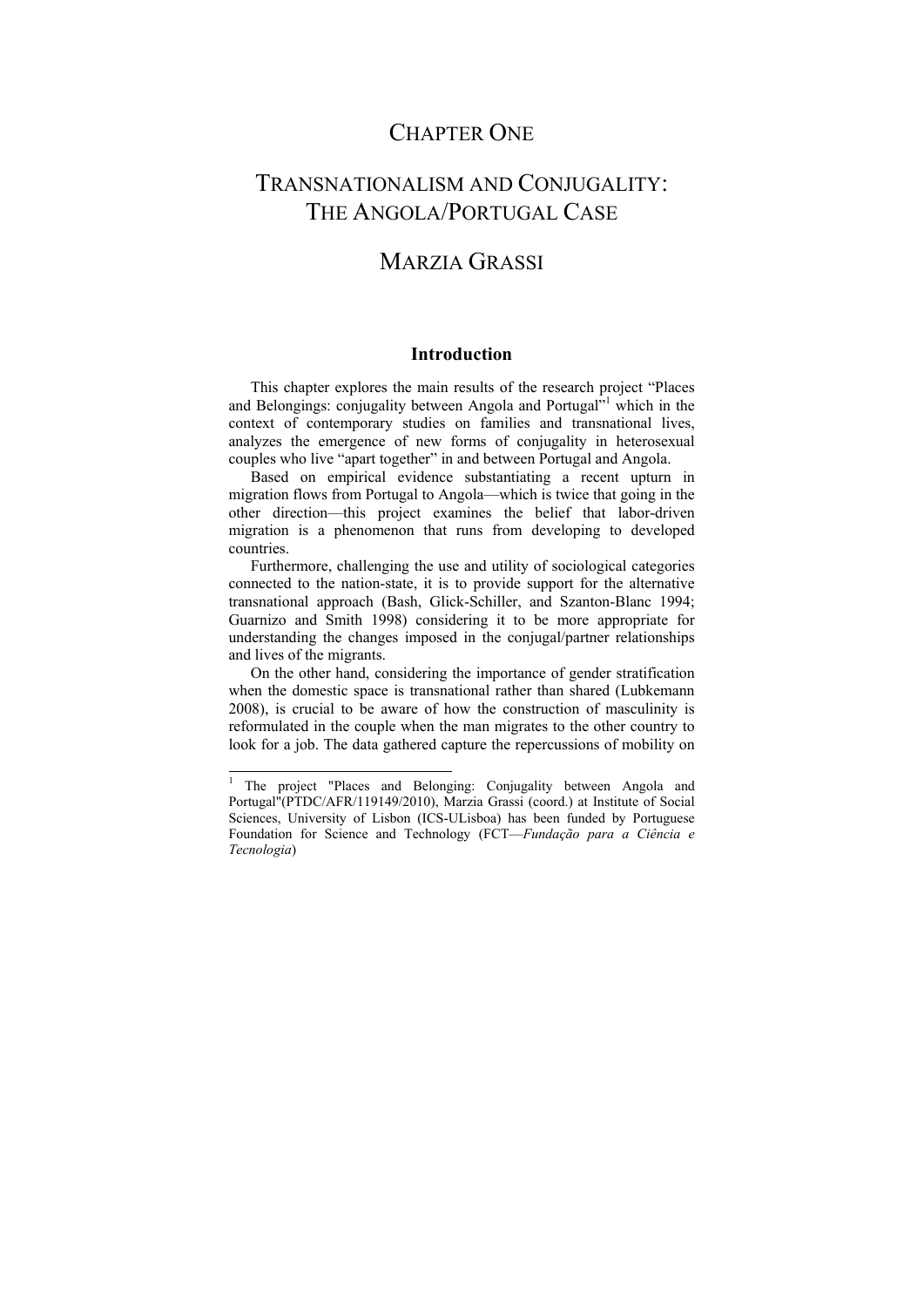#### 8 Chapter One

conjugality as well as the self-perception and representations of those involved in the domestic space—here understood in its physical, affective, and social dimensions. When a conjugal pair separates as a result of the migration of one person, fluid forms of conjugality arise, demanding realignment of gender roles. As few studies have addressed masculinity and migrations between Angola and Portugal, this project fills a gap in the investigation into historic, identity, and symbolic relationships, which since the 16th century have characterized the migrations between these two countries.

All of these issues are closely linked to reconstructions of the sense of "home" in the thoughts of individuals involved. The beforementioned research seeks to investigate the process of (re)constructing the "home" in both city of origin and city of destination of the male migrant, as well as the repercussions on the conjugal relationship of the couple, of its representations, and experiences (Collignon and Staszak 2004).

Despite the recent reversal of migration flows in these two countries as a result of the European crisis, the number of Angola-to-Portugal migrants—the older of the trends–remains strong, and according to data from the Portuguese Immigration and Borders Service (SEF, Serviço de Estrangeiros e Fronteiras), in 2013 Angola accounted for the fifth largest number of foreign citizens in Portugal (SEF 2014). These migrants are often denied access to resources and citizenship rights, as revealed in the recent project on "illegal" immigration coming from the Portuguesespeaking countries to Portugal (Grassi 2009, 2010).

Present-day flows, which are addressed in the current chapter, call into question the belief that job-seeking migrants flow only from countries of origin that are less developed to those that are more developed (Grassi 2009). At the same time, when speaking about a society that is undergoing change, relationships between individuals and in families at a distance tend to emerge in forms that have not yet been studied. In today's world in which more and more Portuguese youth are migrating to Angola in search of jobs (Ferreira and Grassi 2012) and the number of Angolans coming to Portugal for education remains strong, the issue of "what a developed country is" is indeed a penetrating question. The notion that economic growth should be the yardstick by which development is measured is profoundly challenged by these facts (Grassi 2009). Studying the impact of mobility on persons' lives and in the relationships in transnational families, which is not high on the European political agenda, is indispensable to understanding the social (re)alignments underway in contemporary society and the consequences of the way(s) in which development is modeled.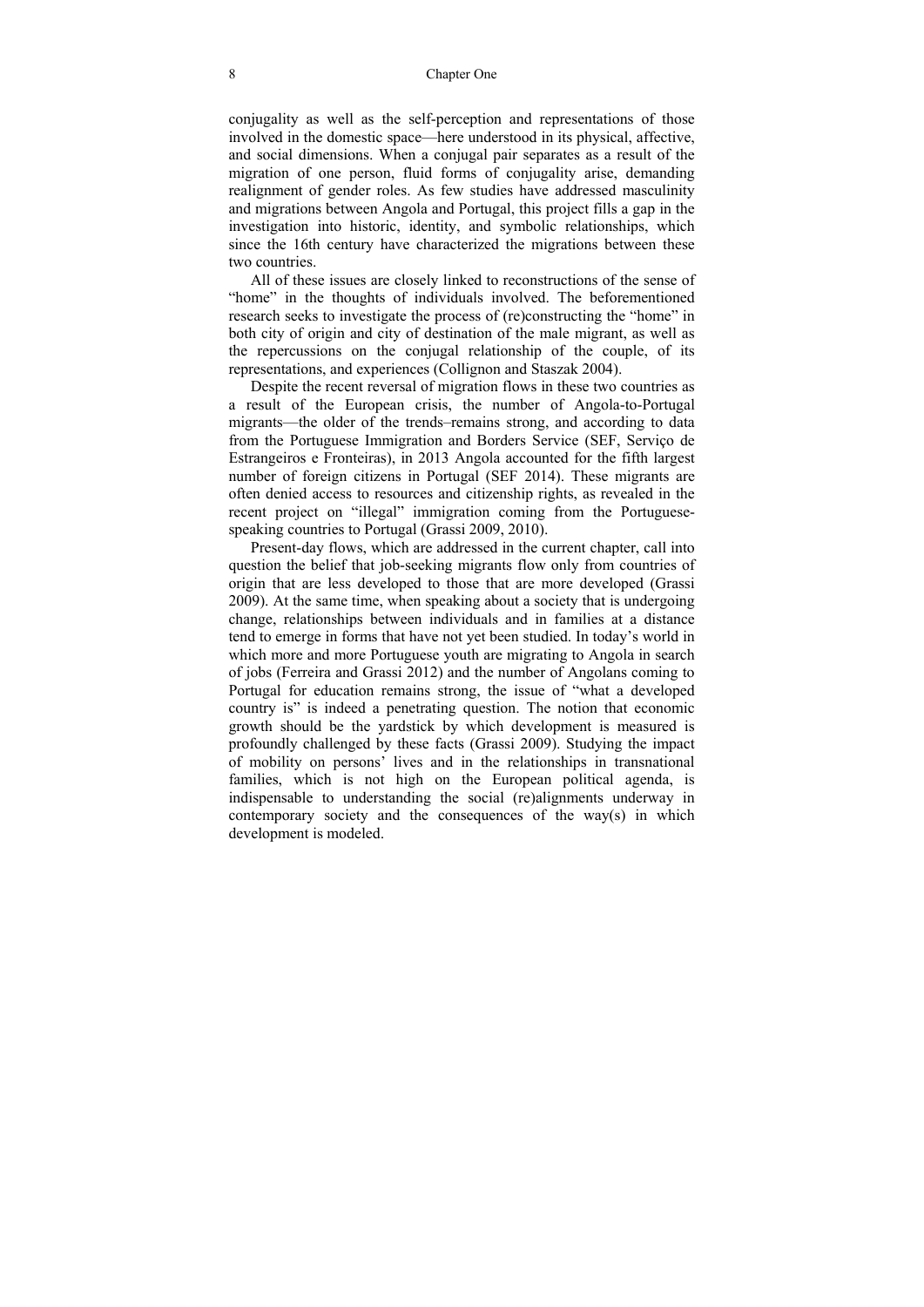The project was developed under the Transnational Lives, Mobility and Gender Network  $(TLM&G)^2$  research group. As in previous projects, developed in the research group, both quantitative and qualitative features have been used, proposing a methodological challenge that consists of collecting original data in both the countries involved in the migratory flows and both countries are considered either as country of origin or country of destination and both members of the couple are interviewed on the reformulation of masculinity and its repercussion in their lives. The case study will focus on hetero-couples inside which the male is a migrant. The target group is formed by men of age 25-50, residing for at least two years in Portugal or Angola living "apart together" with their partners living in Angola or Portugal and whose conjugal partner remained in the couple's country of origin, and who have spent at least two years working in the destination country.

Results of earlier projects (Grassi 2010, 2012; Salvador 2006; Vivet  $2010<sup>3</sup>$  point to the existence of gender differences in access to migration. This is revealed both quantitatively, in two sets of questionnaires—one in Portugal and one in Angola—and qualitatively, through 30 interviews in the two countries. The Portuguese migrants were selected to receive questionnaires through contacts with Portuguese companies operating in Angola.<sup>4</sup>

Our results<sup>5</sup> provide information on the socio-economic characteristics and migration paths of respondents, their conjugal experience, the view of the conjugal relationship with their partner—living apart together, sexuality and parenthood at a distance, as well as managing the domestic economics and sense of belonging exemplified in the concept of "home".

Although our data are not representative in terms of statistics, the analysis can be considered to be fairly generalizable in that it is documented

<sup>&</sup>lt;sup>2</sup> To consult the projects and publications developed under the coordination of the principal investigator visit the webpage of the "TLM&G" at

www.tlnetwork.ics.ul.pt

<sup>&</sup>lt;sup>3</sup> See publications in www.tlnetwork.ics.ul.pt  $4$ <sup>4</sup> The questionnaire was organized on I ime S

<sup>&</sup>lt;sup>4</sup> The questionnaire was organized on Lime Survey, an open access application and was active from July to December 2013. Online data were analyzed with SPSS software, coded, and grouped. Data included 156 questionnaires (99 complete and 57 invalid, which were excluded from the sample).

<sup>5</sup> Questionnaire responses were statistically analyzed in two ways: univariate descriptive statistics, by purifying frequencies; modeling to compare variable pairs, in order to detect differences that are statistically significant. The result of this test (the X-squared) is presented only when robust, namely when the expected frequencies are greater than 1 and no more than 20% of the expected frequencies are less than 5. When these conditions are not met, they have to be considered only trends and never of statistical significance.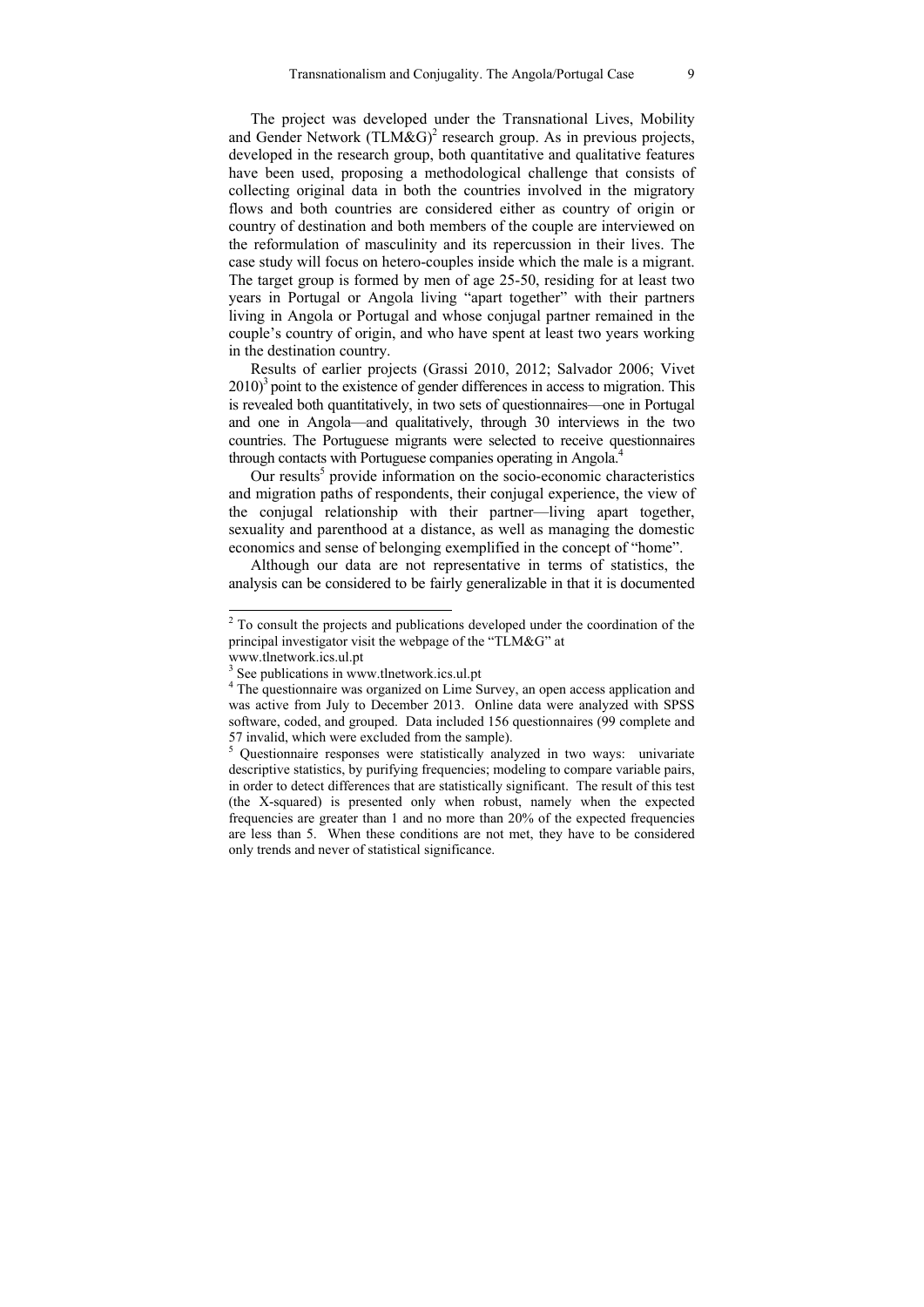and complemented by information deriving from qualitative interviews realized during the years 2013 and 2014 in Angola (in Luanda) and in Portugal (in the greater Lisbon area), and because of the field work experience of the research team.

## **Migration contexts**

The migration flows between Angola and Portugal are quite different in time and dimension. Portuguese migration to Angola is more recent than the Angola to Portugal migration flow.

Longstanding relationships, cultural proximity, and the existence of strong social networks in Portugal are important factors to explain the Angolan migration to Portugal. The war also has had a major impact on migration decisions. Five thousand Angolans asked for asylum in 1992- 1993 but this flow fell dramatically after 1993 (in the year 2000 it stood at 2,500 applicants, Organisation for Economic Co-operation and Development (OECD). Data show the most intensive period of migration during the 1990s and in 2000, following the breakdown in the Bicesse and Lusaka peace processes (OECD 2013). The war is not to be seen as the only determinant for migration, however. Consequences of instability, limited labor and education opportunities, and the decline of living standards may have played their part in migration decisions. At the end of the 1990s and beginning of the  $21<sup>st</sup>$  century, migrants were either young students from relatively well-off families or unqualified young people, some of whom sought work in civil construction, housecleaning, and other low-skilled positions. In 2006 there were more than 33,000 Angolans settled in Portugal. This number fell sharply to reach 23,500 in 2010 (INE 2014; SEF 2014). This decrease can be explained by different factors. First, some Angolans went back to Angola, where they had more opportunities or migrated to another country, and second, many of them acquired Portuguese nationality in the meantime as a consequence of the new Portuguese law on nationality from 2006 (see Table 1.1).

#### **Table 1.1 – Evolution of legally resident Angolans in Portugal by gender (2000-2012)**

| N/Year | 2000   | 2005   | 2010   | 2011   | 2012   | 2013   |
|--------|--------|--------|--------|--------|--------|--------|
| Men    | 11.845 | 14.954 | 11.534 | 10.331 | 9.639  | 9.417  |
| Woman  | 8.623  | 12.743 | 11.960 | 11.232 | 10.727 | 10.760 |
| Total  | 20.468 | 27.697 | 23.494 | 21,563 | 20,366 | 20,177 |
|        |        |        |        |        |        |        |

Source: adapted from Grassi (2010); INE and SEF (2000-2014)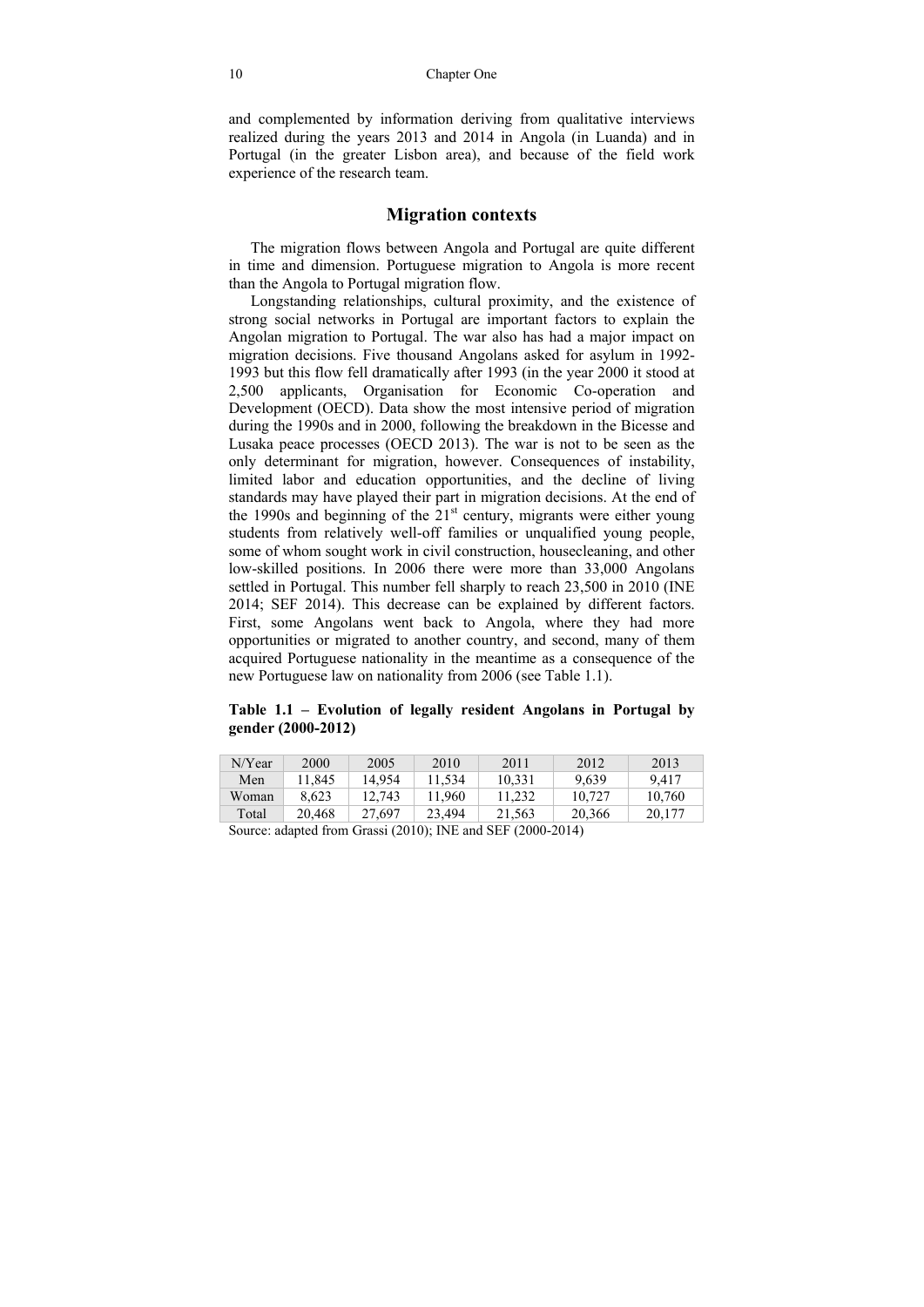Portuguese migration to Angola is more recent than the Angola to Portugal migration flow.

 Data for the Portuguese in Angola provided by countries of destination exist only for 2009 and 2013 (see Table 1.2)

| 2009   | 2010   | 2011                     | 2012   | 2013   |
|--------|--------|--------------------------|--------|--------|
| 23,787 |        | -                        |        | 4,651  |
| 5,752  | 4,238  | 5,752                    | 9,054  | 11,401 |
| 708    | 798    | 1,564                    | 2,247  | 2,913  |
| 9,739  | 7,678  | 7,424                    | 6,201  | 5,302  |
| 3,844  | 3,845  | 4,977                    | 5,193  | 4,509  |
| 12,230 | 12,080 | 16,350                   | 20,443 | 30,121 |
| 13,601 | 12,720 | 11,972                   | 14,388 | 20,039 |
| -      |        | $\overline{\phantom{a}}$ | 18,000 |        |
|        |        |                          |        |        |

#### **Table 1.2 – Portuguese flows by main destinations**

Source: Center for emigration - accessed 06/05/2015

Note: Compilation of data from national statistical institutes in the destination countries http://www.observatorioemigracao.secomunidades.pt, accessed 06/05/2015).

The number Portuguese leaving for Angola can be estimated by two other indicators: indirect data such as remittances and consular records. The most recent census data (2014) do not include information on foreign residents in Angola, meaning that the most recent data come from 1975. It is thus very difficult to estimate the number of Portuguese working in Angola. Also confounded are analyses of variables such as gender, age, and area of employment.

Consular data provide a better opportunity, however. It has been used figures from the *Direcção Geral dos Assuntos Consulares e das Comunidades Portuguesas* of Portuguese citizens registered with the consular office in Angola; note, however, that this registration is not mandatory. In 2008 there were 72,706 Portuguese citizens registered, and in 2013 the number had risen to 126,356 (Pires et al. 2014). Another indicator that points to a sharp rise of Portuguese migrants in Angola is the rising amount of remittances from Angola to Portugal in recent years. According to information from the World Bank, from 2009 to 2013 these remittances grew by 200%, from 103,126,000 € to 304,328,000 €. As a result of the drop in the price of oil, remittances have fallen since March 2014, but have shown signs of a rebound during the last three months. In February 2015 the volume of remittances from Angola to Portugal was above the figure for September 2014 (Banco de Portugal 2015).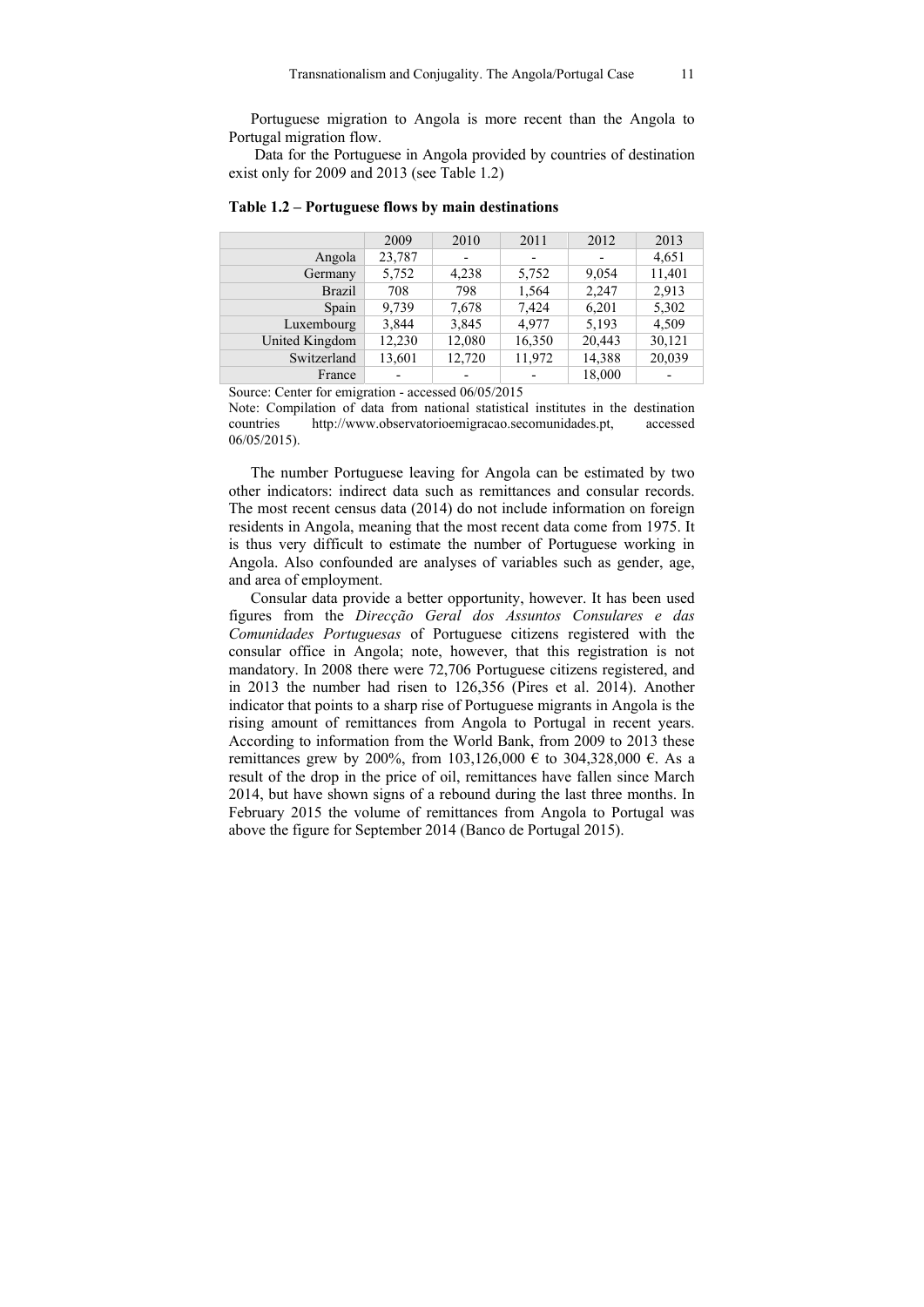#### **Socioeconomic features of the migration flows**

Contemporary Portuguese migration is dominated by young men who are well educated. In the past the typical Portuguese emigrant was a young adult, coming from a rural area, without specialized skills, and illiterate (Pires 2010). According to Portuguese National Statistics Institute (INE, *Instituto Nacional de Estatística*) data, however, for the years 2008 and 2010 the profile of the Portuguese emigrant has changed in the direction of greater qualifications, and already in the year 2000 13% of the Portuguese job-seeking emigrants possessed a higher-education degree (Pires 2010; Peixoto 2004).

Data from the survey questionnaires<sup>6</sup> in our project confirm this trend, as well (see Table 1.3): Portuguese men in Angola are mainly adults more than 36 years old, having a more or less homogeneous distribution, with 26.3% 36-40 years old; 21% 41-45 years old; 10% 46-50 years old; and 25.3% over 50 years old. Most of them are educated (secondary school diploma (32%) or higher education—Bachelor Degree, or Master (39%), compared to Angolan men in Portugal (secondary school diploma (56%) or Elementary education (29%). According to their education level, most of the Portuguese men in Angola occupy jobs that require higher education levels, such as senior officials and managers (12%), Professionals (30%), and Technicians and associate professionals (27%). In contrast, most Angolan men in Portugal occupy jobs that require lower levels of education, such as craft and related trades workers (58%). It must be highlighted that 23% of Angolan men are Professionals (14%) and Technicians and associate professionals (9%). These are the ones having higher and secondary education. A cross-table analysis between education and professional background reveals that only 65% of Angolan men in Portugal are economically active, and many of them are unemployed  $(29\%).$ 

 6 Questionnaire responses were statistically analyzed in two ways: univariate descriptive statistics, by purifying frequencies; modeling to compare variable pairs, in order to detect differences that are statistically significant. The result of this test (the X-squared) is presented only when robust, namely when the expected frequencies are greater than 1 and no more than 20% of the expected frequencies are less than 5. When these conditions are not met, they show only trends and never of statistical significance.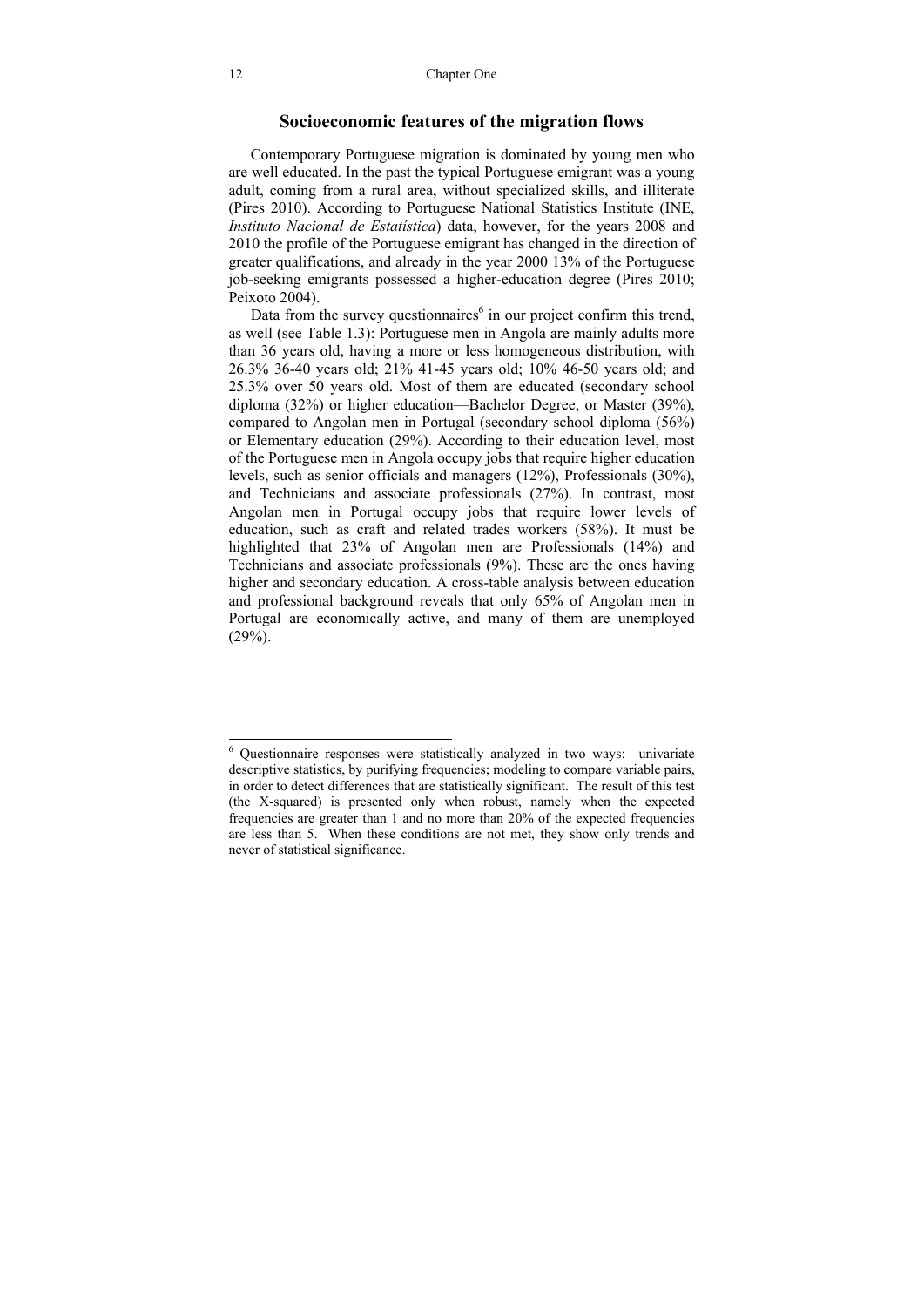|                            | Angolan men in Portugal                                                      | Portuguese men in Angola                                                                                       |
|----------------------------|------------------------------------------------------------------------------|----------------------------------------------------------------------------------------------------------------|
| Age                        | Age mean 38 years old<br>45% 36-40 years old<br>24% 31-35 years old          | Mean 43 years<br>23% more than 50 years old                                                                    |
| Education                  | 15% higher education<br>56 % secondary education<br>29% elementary education | 40% higher education<br>32% secondary education                                                                |
| Professional<br>background | 58% craft and related trades<br>workers<br>14% professionals                 | 30% professionals<br>29% techinicans and associate<br>professionals<br>23% craft and related trades<br>workers |

#### **Table 1.3 – Socio economic characteristics**

Source: Grassi (2015) Research project "Places and belongings: Conjugality between Angola and Portugal"(PTDC/AFR/119149/2010), ICS-ULisboa

## **Family situation**

Our project's target group is men in a transnational conjugal relationship whose partner has remained behind in the country of origin. Conjugal relationships at a distance–when the cause of separation is migration–demand a redefinition of the roles of the couple and of the family. The impact on these relationships largely depends on a number of specific circumstances including social position, existence (or not) of children, the reason(s) underlying the migration, and the adaptive abilities of the individuals involved. Many authors who see migration as a threat to the destination country also see marriage and migration as arrangements of convenience, forced marriage, or traficking. Others are more inclusive (Williams 2010; Bryceson and Vuorela 2002; Levin 2004; Levin and Trost 1999; Boyd and Grieco 2003; Mahler and Pessar 2006; Wilding 2006), and address the challenges and stereotypes of transnational marriage, describing the ways that couples (re)define their roles, relationships, and family life; as they learn and live side-by-side (Pribilsky 2004).

The unit of analysis of *aggregate family*, which is most commonly used for capturing information about the individual and the people with whom (s)he lives, was replaced in our study by a broader concept, the *aggregate of residents*, allowing us to include not only family members, but also persons close to them and who reside with them (Grassi 2009).

Before migrating, most of those responding to our questionnaire had lived with their partner and children (62%) or with their partner only (22%). Following their migration about 41% of respondents lived alone or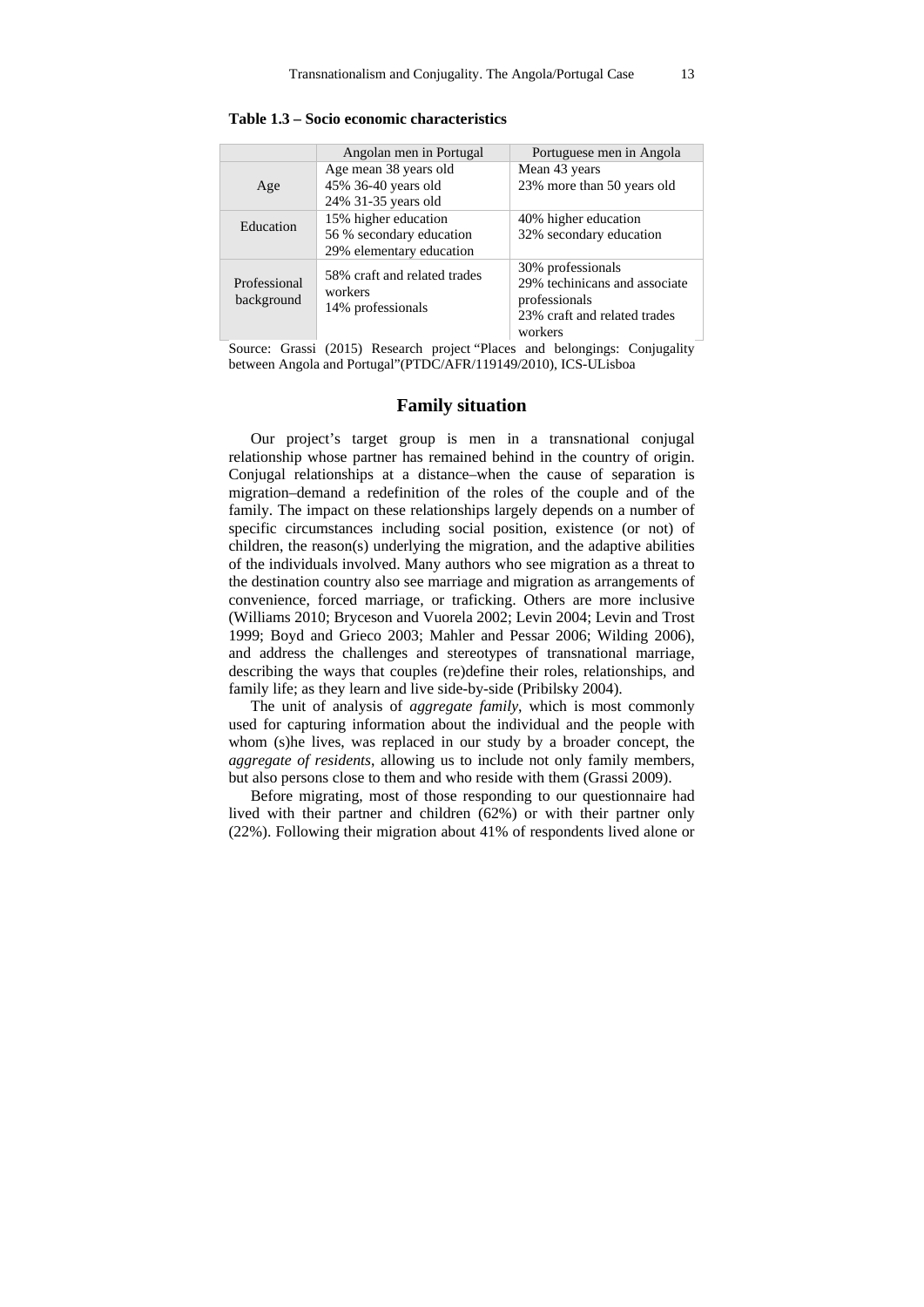with work colleagues (43%). About 8% of respondents lived with a new partner following migration.

## **Migration path**

The paths of migration to and from Portugal have been studied by many authors since the Second World War, including flows between Portugal and its former colonies (e.g., Peixoto 2009; Machado 2009: Grassi 2009, 2010, 2012; Pires 2003; Malheiros 2010, among others). The recent wave of migration from Portugal, which is primarily driven by the economic crisis in Europe, includes a flood of highly-educated youth examined in our study. Most of those studying migrations to and from Portugal have focused on international flows in recent years. Note that even though most Portuguese migrants are bound for European destinations, there is a marked increase in the number of Portuguese emigrants headed for Portuguese-speaking countries in Africa (Malheiros 2011; Peixoto 2012; Ferreira and Grassi 2012). The principal destinations in that continent are Angola (in fifth place as a country of destination) and Mozambique (in seventh place) (Pires et al. 2014, 17). According to estimates of the United Nations and the World Bank, between 2,000,000 and 2,300,000 Portuguese are living abroad–a number that is 20% of the country's population.

Although migration flows from Angola to Portugal are traditionally older, most Angolan men arrived in Portugal less than 10 years ago. Figure 1.1 illustrates the migration years of our respondents. Portuguese migration in Angola is more recent, in which 69% have been in Angola for 1-5 years.

Regarding the reasons for migrating, as you can see below, most respondents indicated that they went for economic reasons (50%) and for career oportunity (40%).

The existence of family and friends in the destination country is a constant factor in the case of both countries. Interpersonal reasons outweigh historical circumstances, which vary from one era to another. The colonial period, for example, was very complex and the social issues related to colonizer/colonized, economic superiority, and political supremacy were of great importance. For this reason and in light of the current fow from Portugal to Angola, looking to economic migration between these two countries, it forces us to rethink the concept of northsouth development. There remains an apparently favorable and permanent relationship between Portugal and Angola that continues to shape the population flows between. Data from our questionnaires confirm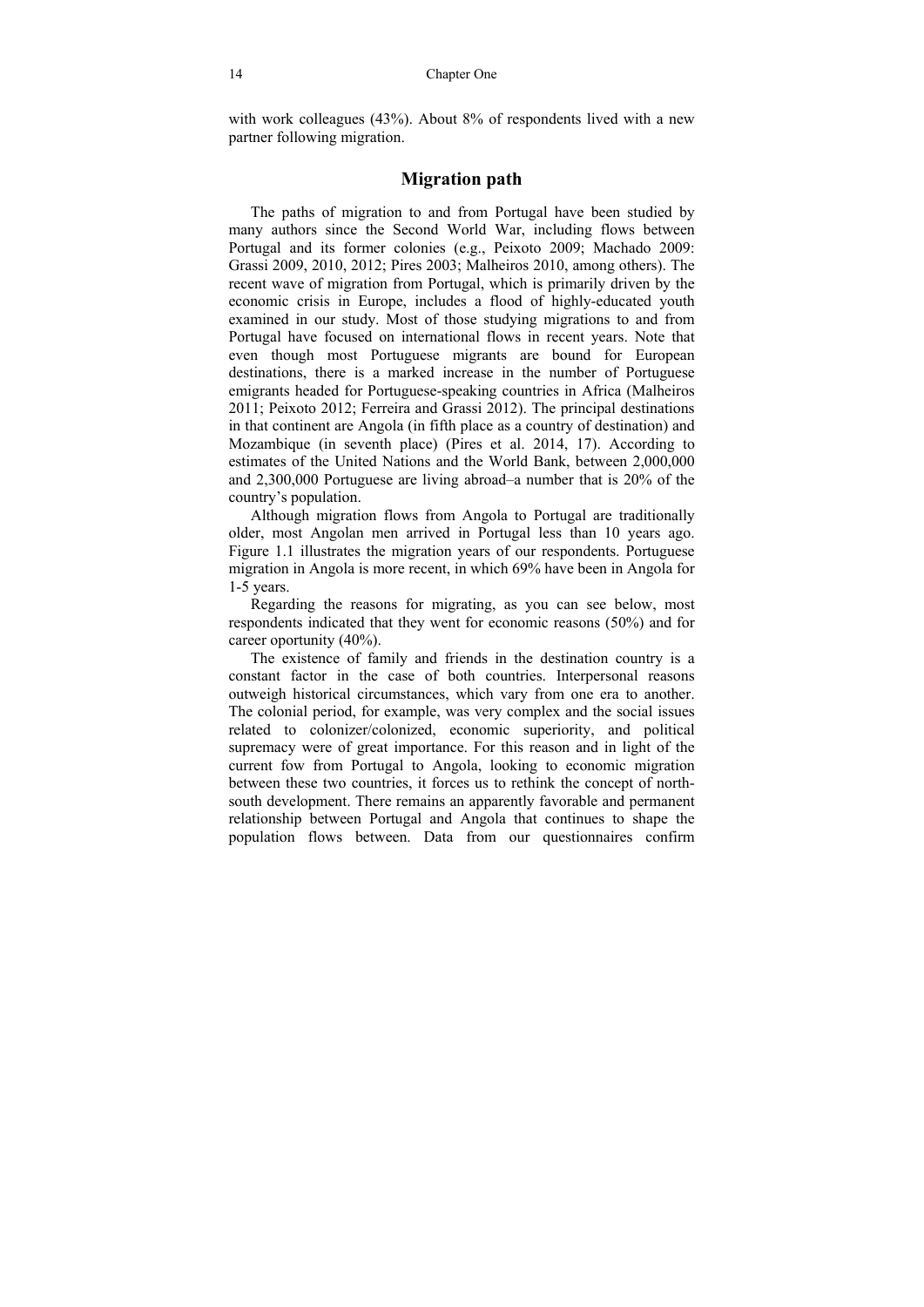considerable strength in the family and friendship ties between the two countries, in which 23% already had family members in Angola when they migrated and 73% had friends or work colleagues (see Figure 1.2). Social networks are also powerful determinants in the decision to migrate, as demonstrated in our sample of respondent. As revealed in our interviews, it is often the case that Portuguese who are currently in Angola went there because of a job oportunity arranged by earlier work colleagues and/or earlier empl oyers.



Figure 1.1 – T Time of Migrat ion

Comparatively, Angolan men have a higher percentage of relatives (46%) in P Portugal and a lower pe ercentage of friends (50% %). This difference can be explained on the one hand by the fact that the flow from Angola to Portugal is an older one, and most Angolans have family in Portugal. On the other hand, the fact that the survey in Angola was applied to Portuguese men in Angola, working in a Portuguese enterprise, can explain that most Portuguese men that have migrated to Angola already had friends/colleagues there.

Source: Grassi (2015) Research project "Places and belongings: Conjugality between Angola and Portugal"(PTDC/AFR/119149/2010), ICS-ULisboa